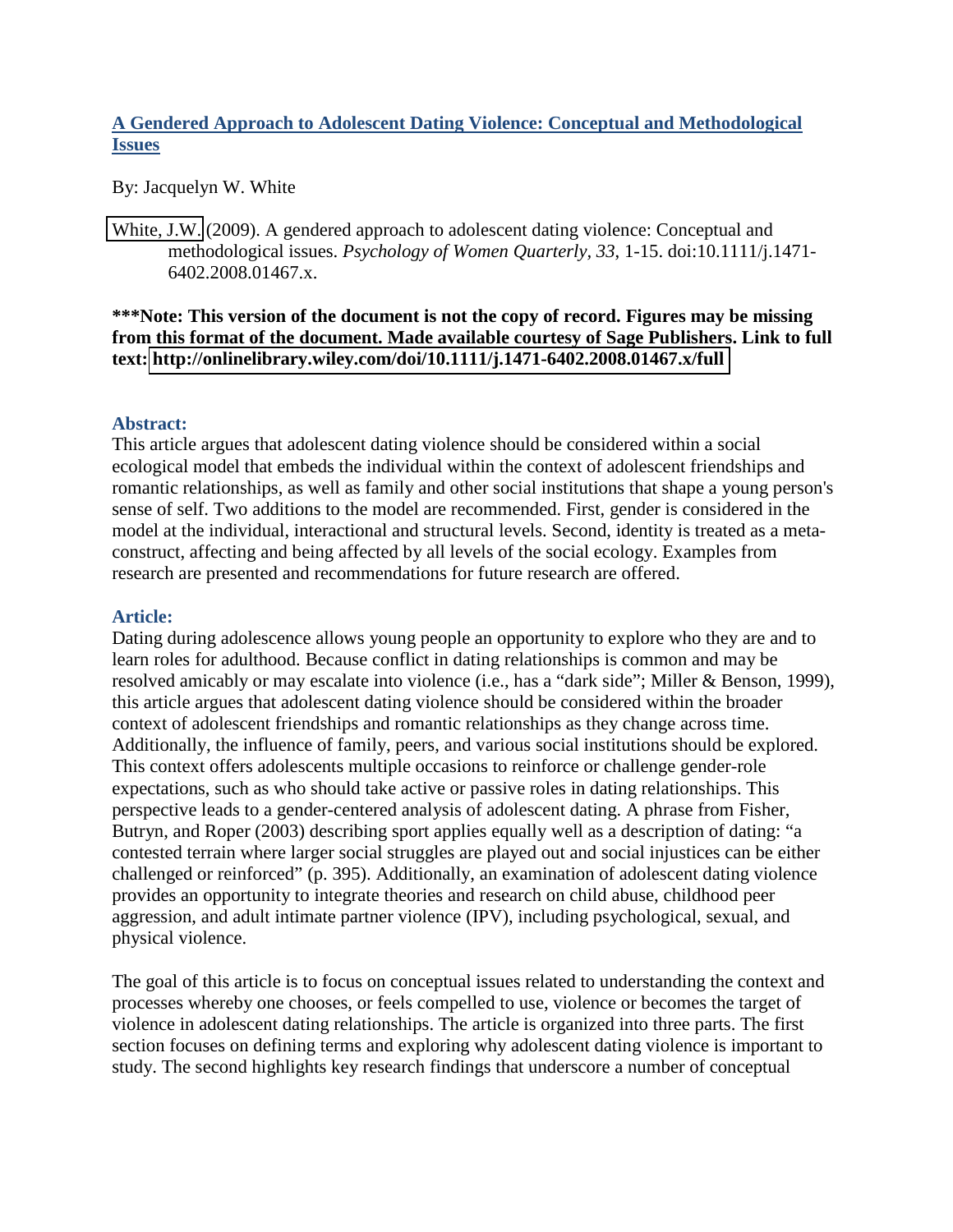issues. The third section examines these issues and offers suggestions for further theoretical and methodological development.

# WHY FOCUS ON ADOLESCENT DATING VIOLENCE? *Definition of Terms*

**Adolescence**: This term emerged as a construct in the 20th century to identify a period of transition from childhood to adulthood (Fasick, 1994). Typically, it is seen as beginning with the onset of puberty, with the time of termination up for debate (Burt, Resnick, & Novick, 1998). However, different researchers use different ages to demark this period in a person's life. According to Burt et al. (1998) in their review, the age range can begin as young as 10 years old and extend into the early 20s, and many researchers distinguish between early adolescence (including middle and junior high school, that is, ages 10–15) and late adolescence (including high school, that is, ages 16–19). In general, adolescence is characterized by certain developmental milestones: puberty and transitions from elementary to middle to junior to high school, each associated with increased independence from parents and greater dependence on peer groups. It is also during this period that issues of sexuality and identity formation become quite important, as first theorized by Erickson (1968).

**Dating:** Dating is typically conceptualized in terms of scripts that define what is expected of females and males in dyadic social interactions that hold the potential for romantic involvement and are aligned with gender roles and sexual scripts (Rose & Frieze, 1993); hence it is viewed through the lens of heterosexuality (see Collins & Stroufe, 1999 for a brief history of intimacy and romantic relationships in adolescence). Surprisingly, in spite of the fact that many young people now reject the term "dating" in favor of terms such as "hooking up" or "going with," there have been remarkably few changes in the traditional script in the last two decades (Bartoli & Clark, 2006; Laner & Ventrone, 2000). Although dating or hooking up begins in middle and high school, children as young as kindergartners talk about having boyfriends and girlfriends, and adults frequently tease young children with questions such as "Do you have a girlfriend (or boyfriend) yet?" Children's playing house and subsequent dating are assumed to provide practice for later roles, including those of spouse, lover, and confidante (Rice, 1984). Dating offers opportunities for companionship, status, sexual experimentation, and conflict resolution.

Theories of adolescent romantic relationships suggest that adolescents go through stages, with the early stages focusing primarily on the partner as a companion and friend, and only in later adolescence and young adulthood does the partner become more central (Furman & Wehner, 1997). Brown (1999) describes this process in terms of four phases: initiation, status, affection, and bonding. The first stage has primarily a self-focus—that is, learning about one's ability to relate to potential partners. In the next phase, peer approval of one's partner becomes central; here there are concerns about one's reputation in the group. The last two phases see a shift from concern with self and peer group to the personal, relational, and affectional. Simultaneously, as adolescents move through these stages, the duration of romantic relationships increases. Additionally, relationship development is integrally related to opportunities for sexual experiences (O'Sullivan, Cheng, Harris, & Brooks-Gunn, 2007). Hence, for purposes of this article, dating is broadly construed to include a variety of dyadic interactions that hold potential for sexual and/or romantic interactions.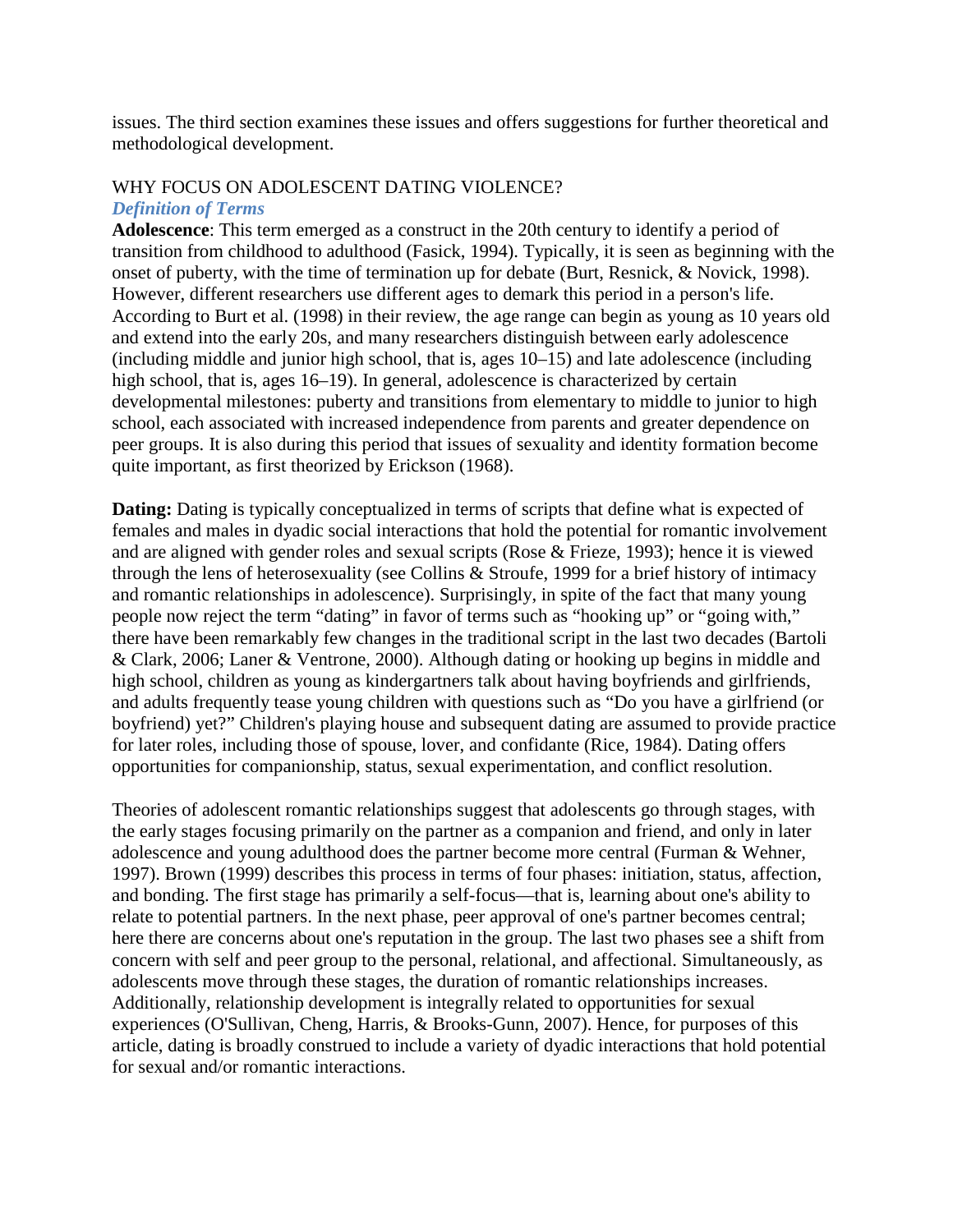**Violence:** Violence has been variously defined. Most researchers use operational definitions of aggression to define their empirical work; simultaneously, they, as well as practitioners, policy makers, and the public, often use the terms "violence" and "abuse" loosely in discussions of aggression in interpersonal relationships. Phrases such as "domestic violence" and "spouse abuse" tend to encompass a broad range of events. White, Smith, Koss, & Figueredo (2000), critiquing a meta-analysis of IPV research conduced by Archer (2000), noted the tendency of some researchers to equate all forms of force with the term "aggression" and to reserve "violence" for only those acts that result in physical harm, ignoring myriad other harmful consequences that are psychological, health related, or economic in nature. There has also been a tendency for programs of research on interpersonal violence to focus on one type of aggression to the exclusion of others, such as psychological, sexual, or physical (White, McMullin, Swartout, Sechrist, & Gollehon, 2008). However, more recently the scope of partner violence has been expanded to include behaviors on a continuum of abuse (Hickman, Jaycox, & Arnoff, 2004).

**Adolescent dating violence:** The Centers for Disease Control (2006) defines dating violence as actual or threatened physical or sexual violence or psychological or emotional abuse directed toward a current or former boyfriend, girlfriend, or dating partner. For purposes of this article, a broad, comprehensive definition of adolescent dating violence was adopted such that research on a wide variety of harm-doing behaviors among adolescents, typically defined as teenagers, in dyadic interactions was considered. According to http://WomensLaw.org (n.d.), adolescent dating violence is similar to adult domestic violence in that both affect "people from all socioeconomic, racial/ethnic, and religious groups"; it may occur in

heterosexual, gay, and lesbian relationships …[;] tend to show patterns of repeated violence which escalate over time …[;] tend to display violent and abusive behavior interchanged with apologies and promises to change …[; and] tend to show increased danger for the victim when the victim [female] is trying to terminate the abusive relationship (http://WomensLaw.org, n.d.).

However, because of the developmental issues that demark the adolescent period, dating violence often leads to isolation that interferes with the development of "personal values and beliefs" as well as "new and mature relationships with peers of both sexes." Adolescents also find it more difficult to develop emotional independence and to "stay focused on school and get good grades" (http://WomensLaw.org, n.d.).

#### *How Pervasive and Serious Is Adolescent Dating Violence?*

Estimates of the percentage of girls and boys with adolescent dating violence experiences, either as victims or perpetrators or both, are wildly disparate, ranging from 30% to 80% (Hickman et al., 2004). The broad range is due primarily to the operational definitions used in various studies as well as the time frame under investigation. For example, Smith, White, and Holland (2003) reported that 80% of a sample of college women had experienced at least one instance of physical aggression or sexual coercion/assault by a male acquaintance from age 14 to age 23. In a sample of adolescent boys (ages 14–18), 32% reported engaging in some form of partner aggression, sexual or physical (White et al., 2008). Other estimates suggest that, among high school students, approximately 22–38% of girls and boys have been victims and/or perpetrators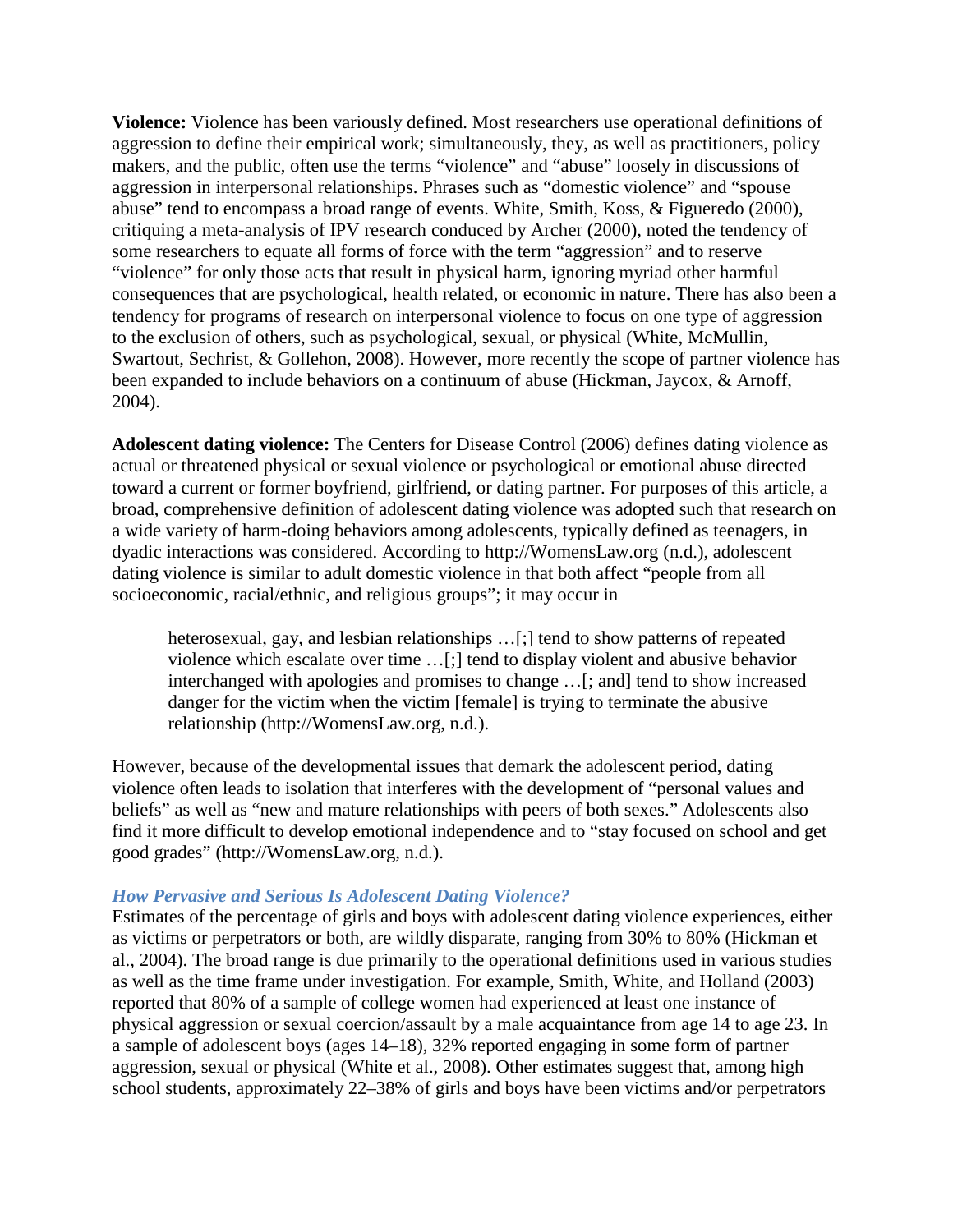of physical aggression (Cascardi, Avery-Leaf, O'Leary, & Smith Slep, 1999). Although data indicate that similar percentages of girls and boys engage in dating violence, the outcomes are different, with girls more likely to experience injury (Frieze, 2005) and psychological distress (Williams & Fireze, 2005). When focusing on sexual assault, girls are more likely to be victims than boys, and the nature of the sexual coercion is different as well (Swan & Snow, 2002). Importantly, similar prevalence rates are not indicative of women's and men's partner violence being the same. The meaning and motives are different for women and men (Swan & Snow, 2006). According to a *Bureau of Justice Special Report* (Rennison & Welchans, 2000), women ages 16 to 24 experience the highest per capita rates of intimate violence—nearly 20 per 1,000 women. In spite of the wide range of numbers reported, as Wolitzky-Taylor et al. (2008) concluded, based on telephone interviews of a nationally representative sample of adolescents, age 12 to 17, "dating violence is a significant public health problem" (p. 755). Evidence is abundant that adolescent dating violence is a major risk factor for subsequent, possibly more severe, young adult IPV (Himelein, 1995; Rich, Gidycz, Warkentin, Loh, & Weiland, 2005; Smith et al., 2003).

#### MAJOR RESEARCH FINDINGS

A comprehensive review of the research on adolescent dating violence is beyond the scope of this article. Instead, three major themes will be highlighted and their implications for further theory development and research will be noted. The first theme deals with covariation across time. Evidence is accumulating that an individual may experience, or commit, multiple forms of IPV, such as sexual and physical, on the same or different occasions. Additionally, victimization and perpetration often co-occur, that is, the same person may be a victim as well as a perpetrator on the same or difference occasions. Furthermore, patterns of covariation change across time. Such evidence calls for theories that integrate across varieties of experiences. The second theme focuses on the impact of abusive childhood experiences. Examination of the relationship between abusive childhood experiences and subsequent involvement with partner violence leads to adopting a developmental psychopathology perspective (DeBellis, 2001). The third theme deals with gendered comparisons. Conducting between- and within-sex analyses enriches an understanding of findings related to gendered patterns of interpersonal violence and provides insight into the "gender symmetry" debate (see Anderson, 2005 for an overview of the debate). These major themes are highlighted below primarily with selected findings from a 5-year longitudinal study examining experiences with sexual and physical partner violence from adolescence (age 14) through the fourth year of college, in the context of childhood experiences (before age 14) with witnessing domestic violence, parental physical punishment, and sexual abuse (see White & Humphrey, 1997 for the conceptual underpinnings of this project). The project included two incoming classes of university women (*N*= 1,569; 25.3% African American; 70.9% Caucasian; 3.8% other ethnic groups) and three incoming classes of university men (*N*= 835, 9.3% African American; 87.4% Caucasian; 3.3% other ethnic groups). Only students who graduated from high school the previous year were included. They completed a survey during the first day of student orientation or, if they did not attend orientation, were contacted by telephone or mail and invited to participate. Approximately 85% of all eligible students enrolled in the study. Follow-up surveys were administered at the end of each of four subsequent spring semesters. Surveys asked questions about demographics, family history, victimization/perpetration experiences, the context of the victimization/perpetration, and various intrapersonal characteristics (attitudes, personality, substance use, etc).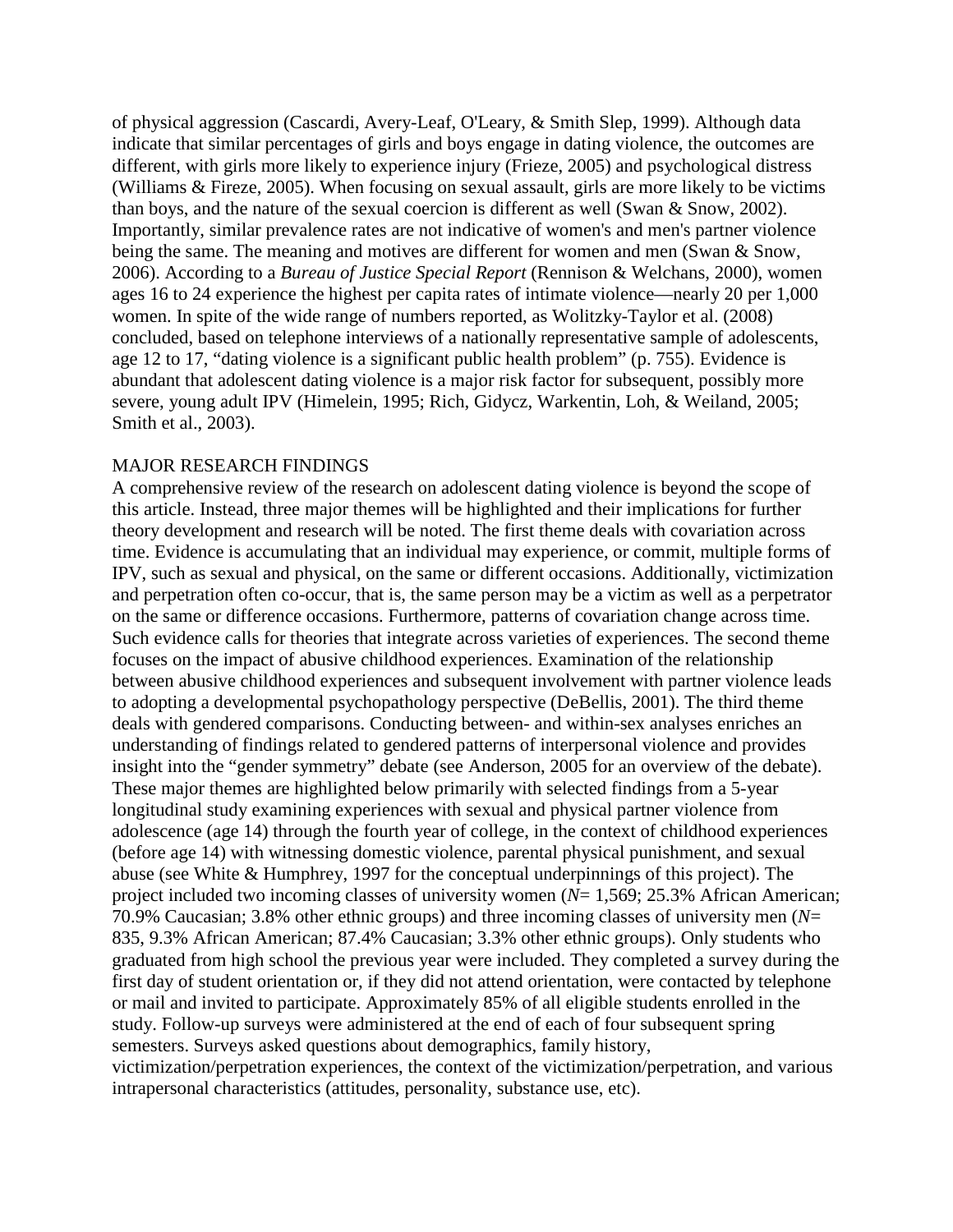#### *Covariation*

**Sexual and physical victimization often co-occur:** As Smith et al. (2003) reported, a substantial number of women experience both sexual and physical victimization and these numbers decrease across time, from 26.1% in adolescence to 7.2% by the fourth year of college. Of the total sample, 63.5% of the women had experienced at least one act of physical aggression and one sexually coercive act from adolescence through the fourth year of college. Furthermore, they reported that victimization (physical or sexual) at one point in time increased the relative risk of victimization (physical or sexual) at the next time point and that women who experienced both sexual and physical victimization at one point in time were at increased risk to experience both again. However, these analyses focused only on the percentage of women experiencing at least one victimization. The frequency or severity of victimization was not examined. Thus, we (White, Swartout, & Gollehon, in preparation) are using latent class growth analysis (LCGA) with M-plus Version 5.1 (Muthén & Muthén, 2007), to address three questions. First, does the frequency of physical and sexual victimization over time coalesce into latent classes of victims? Second, if latent classes (defined by different trajectories) are found, what is the relationship between physical and sexual victimization trajectories within the sample? Finally, do negative childhood experiences differ on average among members of different physical and sexual victimization trajectories?

LCGA yielded class structures with four distinct and corresponding trajectories—low, increasing, decreasing, and high frequencies of sexual victimization. The four-class solution fit the data significantly better than other models (see Figure 1). High levels of sexual victimization during adolescence were reported by 5.6% of the sample and the mean frequency of victimization remained higher than the means for the other latent classes throughout the collegiate years (nonsignificant slope). Another 15.2% of the women reported a pattern of decline in mean frequency of victimization (significant negative slope), and another 9.7% reported an increase (significant positive slope). Approximately 69.5% began with a low frequency of victimization in adolescence that declined further during the collegiate years (significant negative slope). Furthermore, a follow-up analysis of variance (ANOVA) revealed significantly higher mean levels of sexual victimization for the high class than for the other three classes across time. A separate LCGA analysis revealed a similar four-group solution for physical victimization (see Figure 2: 7.6% was in the high class (nonsignificant slope), 18.7% in the declining class (significant negative slope)), 11.3% in the increasing class (significant positive slope), and 62.5% in the low class (nonsignificant slope). Overall, 48% of the sample could be assigned to *both* the low sexual victimization *and* low physical victimization trajectories, with only 1.7% assigned to the high sexual victimization *and* high physical victimization trajectories. The correlation between likelihood of being assigned to the same trajectories for physical and sexual victimization was  $.145$ ,  $p < .001$ ,  $n = 1,575$ .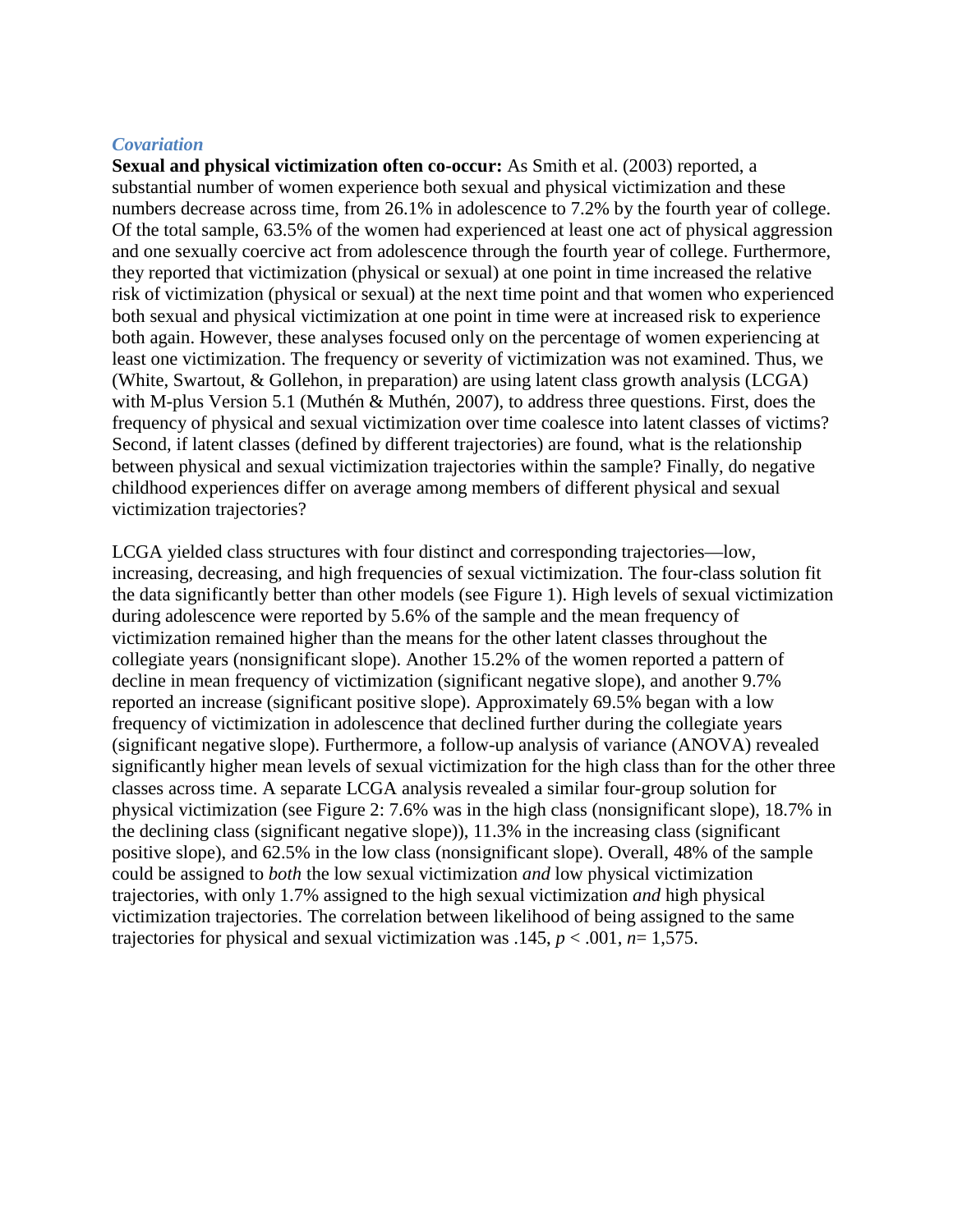

**Figure 1.** Mean frequency of sexual victimization across time by latent group.

**Figure 2.** Mean frequency of physical victimization across time by latent group.



**Sexual and physical perpetration often co-occur:** White and Smith (2009) reported evidence for the co-occurrence of sexual and physical perpetration. We found that the minority of men (10.9%) engage in *both* sexual and physical perpetration, with the percentage declining across time, from 9.2% in adolescence to 2.1% in the fourth year of college; follow-up analyses indicated that this decline was not due to perpetrators' withdrawal from the study. LCGA analyses using the mean frequency of sexually aggressive behaviors indicated three distinct trajectories (Swartout & White, 2009; see Figure 3). One group of men (75.9%) engaged in very little to no perpetration of sexual aggression (low group); the frequency of perpetration remained low and did not change across time for this group (no significant slope). Approximately 20% (20.3%) of the men engaged in a significantly higher frequency of sexual aggression than the low group across time, with no significant change in slope (moderate group). Finally, a third latent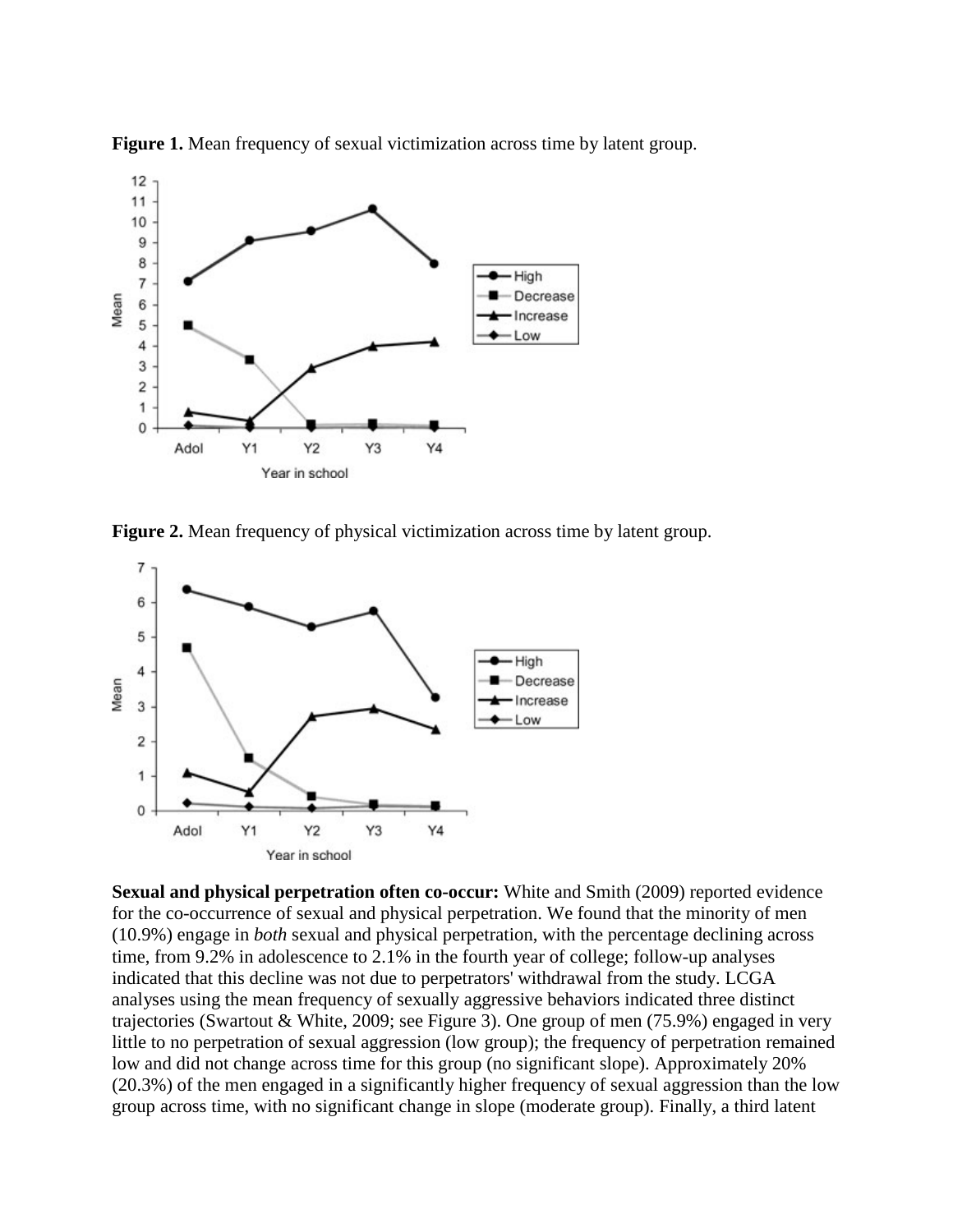class was identified; this group (3.8%) consistently engaged in more frequent sexual aggression across time than the other two, with no significant change in slope. Similarly, three patterns were found for physical aggression: a low group (69.3%), a moderate group (24.8%), and a high group (5.9%). See Figure 4. Each group was consistent in the mean frequency of perpetration across time (i.e., no significant change in slope). The correlation between trajectories was  $.45, p < .001$ , *n*= 843, with 61.8% of the men classified on *both* the low physical *and* low sexual trajectories and 2.1% of men on *both* the high physical *and* high sexual trajectories.

**Figure 3.** Sexual perpetration trajectories.



**Figure 4.** Physical perpetration trajectories.



# *The Effects of Childhood Experiences*

Childhood experiences include childhood sexual abuse (CSA), witnessing domestic violence, and experiencing parental physical punishment. Some studies look at the effects of each of these separately and some combine them into an overall composite childhood victimization score. Humphrey and White (2000) showed that CSA increased the probability of women's sexual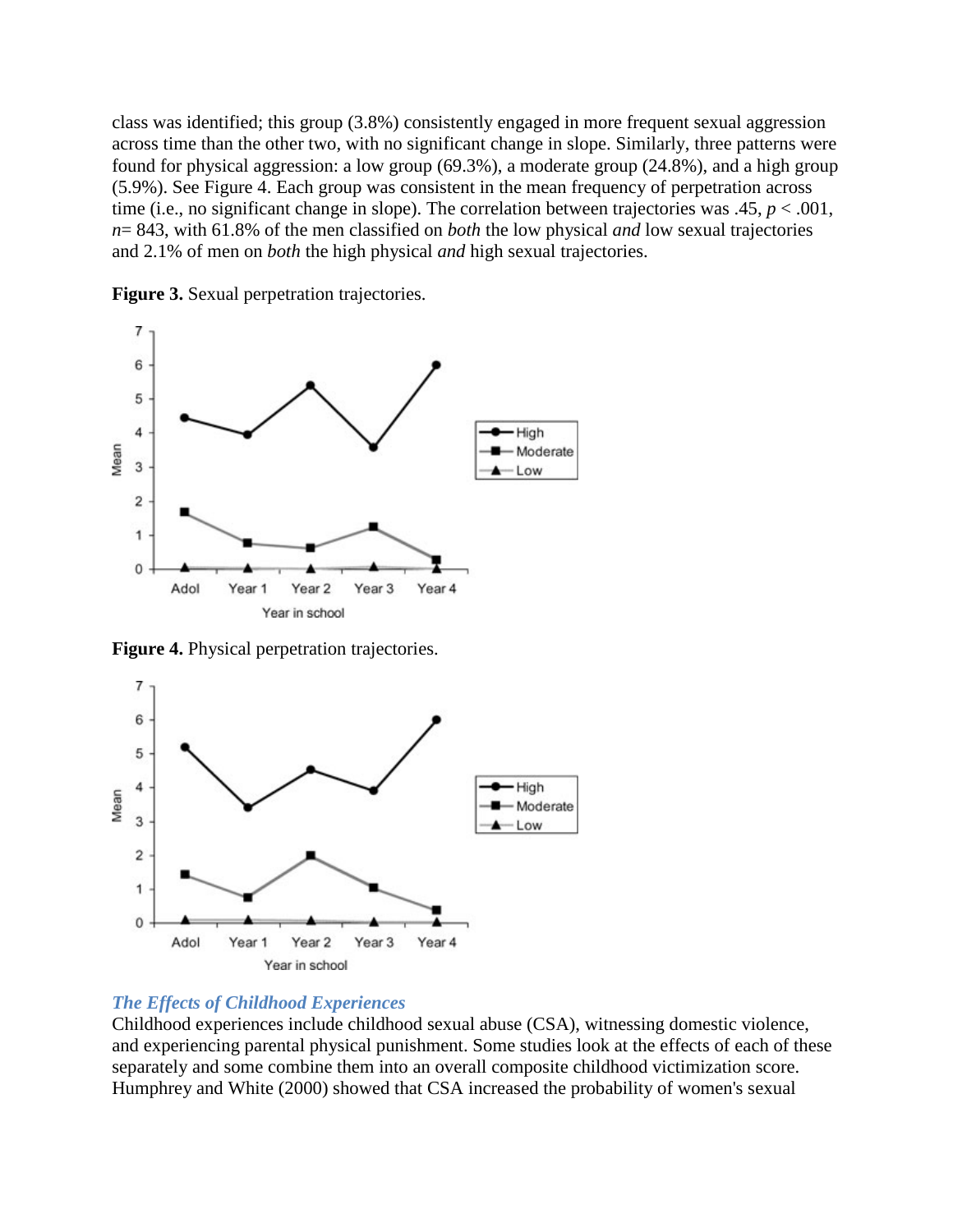victimization, whereas Smith et al. (2003) showed that a composite measure of childhood victimization increased the likelihood of physical victimization, as well, as co-victimization experiences (Smith et al., 2003). Also, using a composite measure of childhood victimization, Graves, Sechrist, White, and Paradise (2005) found that childhood victimization increased the likelihood of women's perpetration of physical aggression toward a male partner in adolescence, but that this relationship was mediated by adolescent victimization by a male partner. Additionally, White et al. (in preparation) have found that each type of childhood experience is significantly related to an increased likelihood of assignment to the high sexual victimization and high physical victimization trajectories, but does not discriminate significantly between the remaining trajectories.

For men, childhood experiences also affected the likelihood of sexual and physical perpetration (White & Smith, 2004; White & Smith, 2009). White and Smith (2004) found that the relative risk of CSA for adolescent sexual perpetration was 1.6; the comparable figure for witnessing domestic violence was 2.5 and for experiencing parental physical punishment, 1.9. However, they also found that, because parental physical punishment was the most common of the three forms of childhood experiences, it has an attributable risk of 19.9%, compared to 8.7% for witnessing domestic violence and 5.7% for CSA (attributable risk is an estimate of the percentage of cases that could be eliminated if the risk factor were eliminated). Similarly, White and Smith (2009) found that witnessing domestic violence and parental physical punishment, but not CA, increased the relative risk for physical perpetration, as well as co-perpetration (i.e., both physical and sexual perpetration), in adolescence. Those men with no childhood experiences of witnessing domestic violence, parental physical punishment, or CSA had relatively low rates of co-perpetration in adolescence (5.1%) and reported 0% perpetration in the fourth year of college. Comparable numbers for those with any type of childhood victimization declined from adolescence to the last year of college from a high of 18.4% to 7.5%. Additionally, Swartout and White (2009) found that the mean frequency of the various childhood experiences affected both the sexual and physical perpetration trajectories to which men were most likely to be assigned. For sexual aggression, the three trajectory groups had significantly different frequencies of witnessing domestic violence, experiencing parental physical punishment, and CSA, with the high group consistently having the highest mean level of perpetration and the low group consistently having the lowest mean. For physical aggression, men on the high trajectory had significantly higher mean frequencies for witnessing domestic violence, experiencing parental physical punishment, and CSA than either the low or moderate group, which were not significantly different from each other.

#### *Within-and between-Sex Comparisons*

Consideration of both within- and between-sex comparisons allows for identifying similarities and differences in women's and men's experiences. This can be illustrated by examining patterns of abusive childhood experiences and the impact of these experiences on the use and receipt of physical aggression in adolescent dating experiences. Whereas similar percentages of women and men experienced parental physical punishment (25.8% and 28.2%, respectively) and witnessed domestic violence (9.2% and 7.7%, respectively), significantly more women (18.7%) than men (5.0%) experienced CSA. Importantly, these childhood experiences differentially affected the use and receipt of physical aggression during adolescence. Although more women than men reported engaging in physical aggression, this difference was moderated by childhood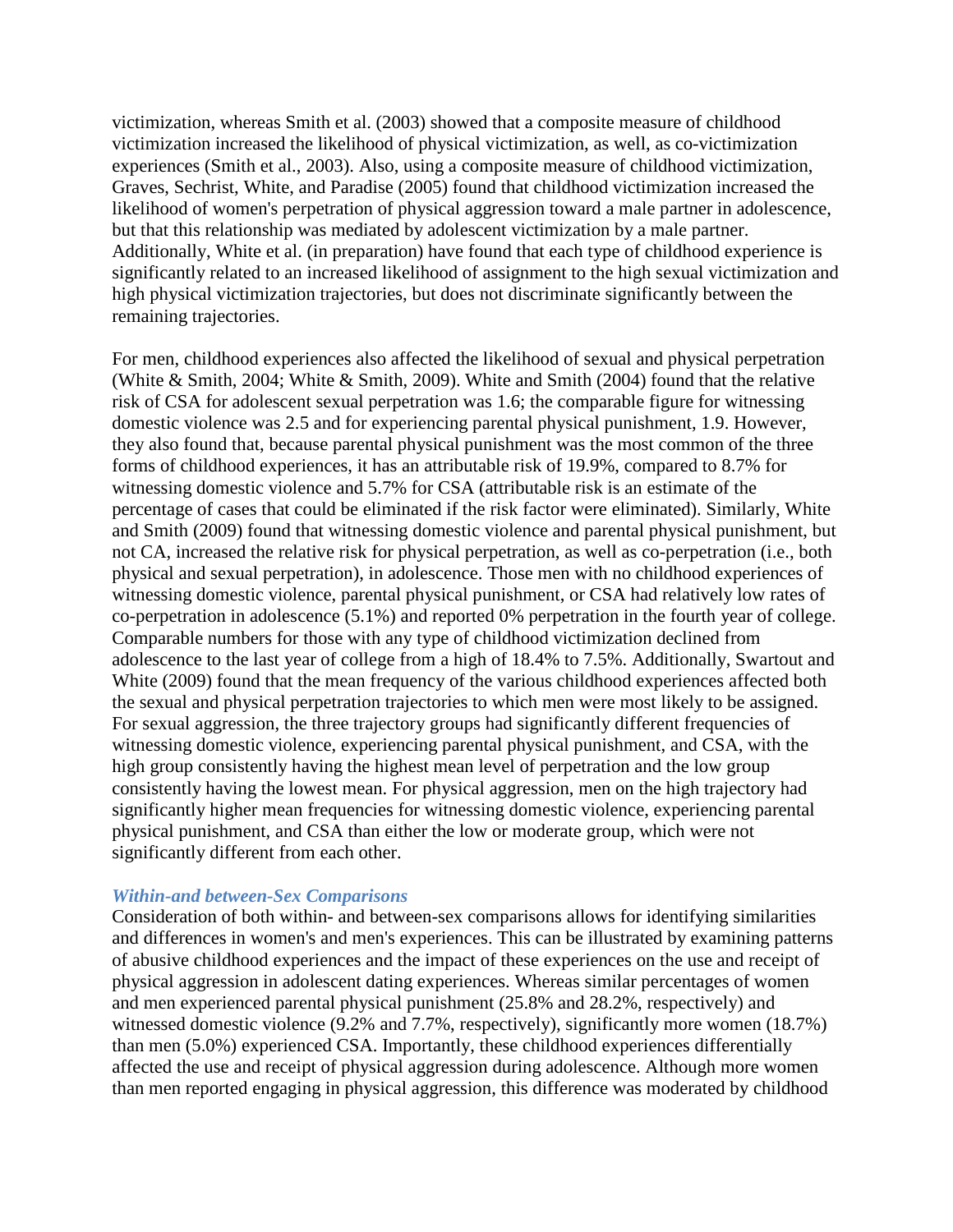experiences. More women (49.4%) reported directing at least one act of physical aggression (as measured by the Conflict Tactics Scale; Straus, 1979) toward a romantic partner than did men (29.8%), with similar percentages of women (42.9%) and men (45.1%) reporting being the target of at least one act of physical aggression (see Graves et al., 2005; White & Smith, 2009). However, the mean levels of each were differentially affected by childhood experiences for women and men. Results of structural equation modeling indicated that witnessing domestic violence contributed significantly to both girls and boys being involved in adolescent dating violence as victims and as perpetrators. However, only among boys did parental physical punishment significantly increase the likelihood of being a victim and a perpetrator of dating violence. Finally, CSA was associated with an increased likelihood of boys being the perpetrators of adolescent dating violence and with an increased likelihood of girls being the victims of adolescent dating violence. Thus, in spite of the common finding that girls report more acts of physical dating violence than boys, the differential impact of specific experiences with childhood violence on girls and boys indicates that dating violence is a gendered phenomenon, as discussed in more detail below.

### BEYOND DATA: RELEVANT THEORETICAL ISSUES

This brief glimpse of results from my program of research raises the question of what theory would best integrate the array of phenomena observed. I suggest that such a theory should have at least four elements. The theory should be based on a more thorough conceptualization of gender as well as other dimensions of status and power (i.e., intersectionality; Warner, 2008). The theory should address issues of identity and development and should allow for integration of various types of experiences, such as the co-occurrence of multiple types of victimization and perpetration. Taken together, I suggest that a social ecological model be adopted, one in which gender is incorporated at all levels of the social ecology and identity is incorporated as a metaconstruct. First, let me explain what I see as critical in an understanding of gender and of identity.

# *Theorizing Gender in the Context of Violence*

The two prevailing theories in the IPV literature are family conflict theory and feminist theories. These are often pitted against each other (Archer, 2000). Family conflict theory argues for gender symmetry in partner violence because of the finding of no sex differences in percentages of women and men who report engaging in partner violence (called "mutual combat"). This perspective argues that gender norms are not important theoretically (Feld & Felson, 2008). Rather, other individual factors, such as dominance, are more important (Straus, 2008). In contrast, feminist theories focus on the role of patriarchy and societal gender inequality and principles of social learning theory to explain how sociocultural values are transmitted and learned at the individual level (Hunnicutt, in press). Feminist approaches predict gender differences, but also elaborate on how individual women may come to behave in gender-atypical ways (Graves et al., 2005; Smith, White, & Morroco, 2009; Swan & Snow, 2006). These theories, however, may not be contradictory (White, Kowalski, Lyndon, & Valentine, 2000). In part, the theorists may differ because of the samples they each tend to use—family theorists rely on community samples whereas feminists theorists rely on clinical or domestic violence shelter samples. The theories also differ in the measures they use: Family theorists use the Conflict Tactics Scale whereas feminist theorists tend to use clinical, emergency room, and criminal justice system data. They also differ in the breadth of experiences classified as partner violence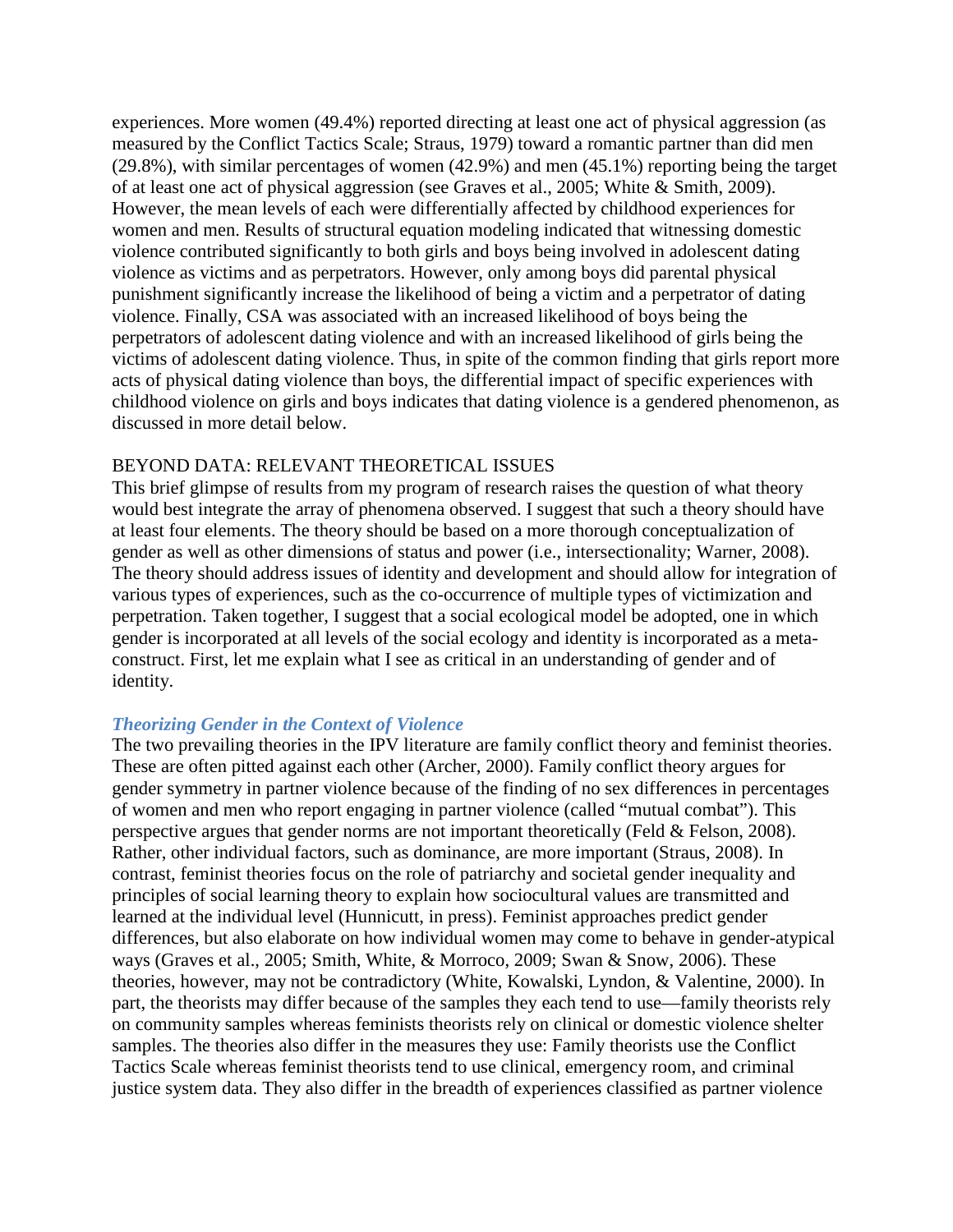and whether sexual victimization is included: Family theorists tend to focus only on physical aggression and injury and exclude sexual victimization. In contract, feminist theorists include a broad range of victimization that includes sexual victimization, power, control, and intimidation. However, the dispute between family conflict and feminist theorists is also due in large measure to the way in which gender is theorized (Anderson, 2005).

In a compelling analysis of how gender is (not) theorized in the IPV literature, Anderson (2005) draws clear distinctions between individualistic, interactionist, and structuralist assumptions and how they can be applied to a theory of gender and violence. Most notably, she demonstrates how family conflict theorists uncritically rely on individualistic assumptions whereas feminist theorists rely on the assumptions of the interactionist and structuralist approaches.

Both the individualistic approach and family conflict theories treat sex as an independent variable. Sex is an attribute of the person and, as such, "masculine" and "feminine" traits are assumed to be part of one's identity and "cause" aggression. Anderson (2005) notes that these assumptions foster stereotypic and essentialist views of women and men and reduce gender to the behavior of individuals. Furthermore, she argues that they neither offer an explanation as to why sex differences exist nor explain differences within groups of women or men.

Rather than assuming that gender causes aggression, the interactionist approach suggests that aggression produces gender. This approach assumes that gender is a characteristic of social interactions, that is, individuals "do gender." Thus, gender is a product of social practices. Masculine and feminine attributes do not cause behavior; rather, behavior defines gender. It is assumed that, in certain social contexts such as one's peer group, behaviors may be a compensatory method to construct one's identity in response to a threat to that identity; for example, an adolescent boy may engage in a sexually aggressive behavior to avoid being called gay. Several lines of research suggest that the meaning of violence depends on the context as well as the sex of perpetrator and victim. Male violence is seen as instrumental whereas women's is seen as emotional (Campbell, 1993). Violence is a way to be a "real man," to show authority (Totten, 2003). This is supported by the fact that violence is higher among men who lack other markers of masculinity (i.e., resources; Kaukinen, 2004; Totten, 2003). Violence also may be a way for women to defend femininity (a slap in a man's face when her virtue is questioned) or resist male domination (female victims are more likely to report a victimization by a man to the authorities than male victims are to report victimization by a female). In spite of the interactionist approach drawing attention to context, it does not fully account for variations in social interactions as a function of broader social inequalities. It is silent on the role of race, class, ethnicity, sexual orientation, gender identity, and other dimensions of power and control, dimensions that are central to structuralist assumptions.

The structural approach attends to the cultural context of gender inequality as well as recognizing the often-racialized nature of violence (i.e., Black men are to be feared; Women of Color cannot be victims) and the conflation of gender with heterosexuality. The structural approach argues that gender is a social structure that shapes social institutions as well as identities and interactions. Gender is a system of stratification that is quite apparent in institutions such as dating/marriage, sports, the military, and the media. As such, women and men find themselves in unequal categories, and these gendered structures operate "independently of individual wishes or desires"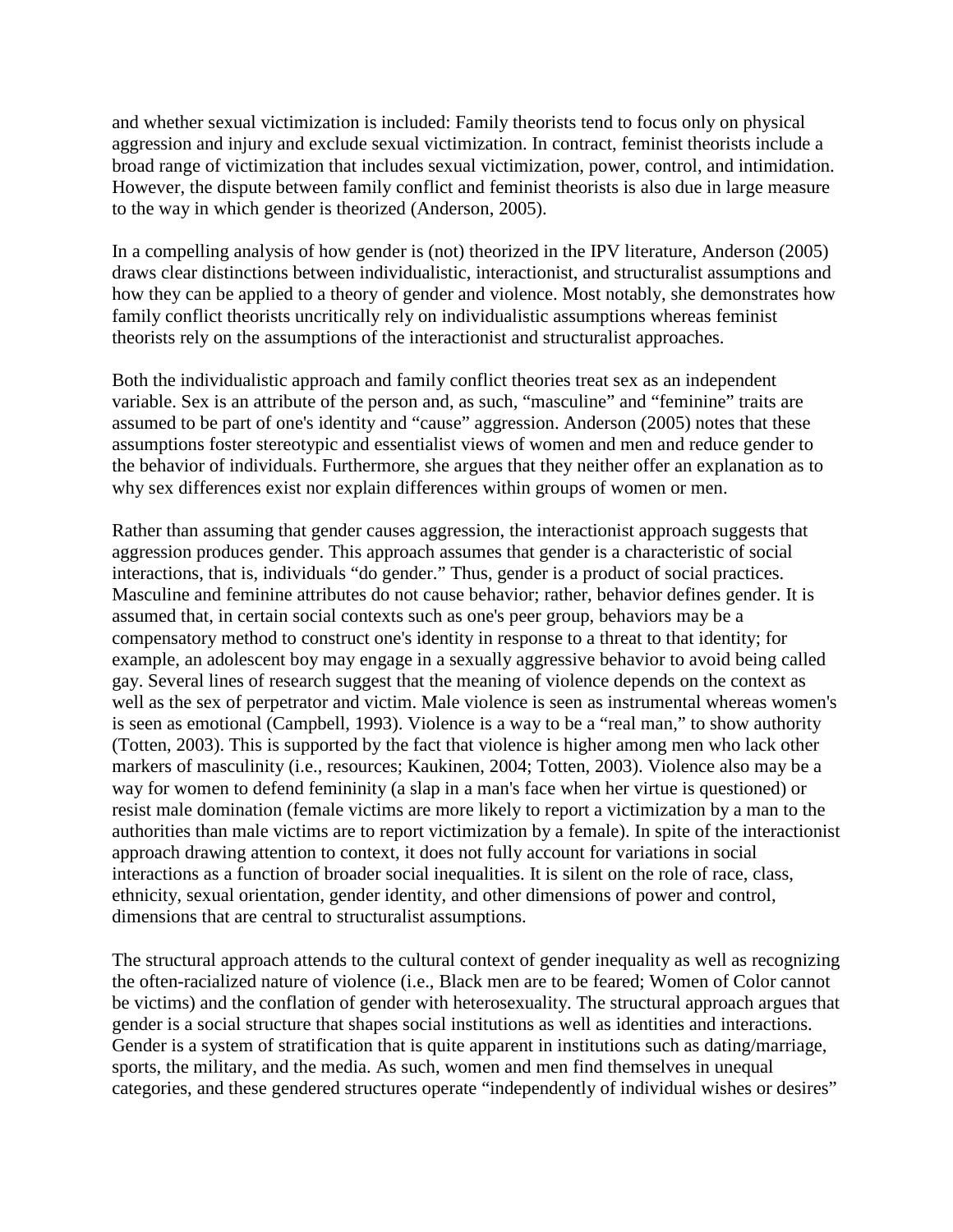(Anderson, 2005, p. 858) and yet shape one's identity. As a result, the opportunities and rewards for violence are different for women and men. Men are more likely to be situated in contexts of domination relative to women. Typically, men receive more instruction in the use of violence than women; although as women enter masculine domains, such as sports and the military, they too receive masculine instruction (Zurbriggen, 2008). Nevertheless, there are differential consequences for women and men: Women suffer greater long-term physical and psychological health impairment and reduced economic well-being, especially due to abuse (Coker, Williams, Follingstad, & Jordan, in press; Martin, Macy, & Young, in press). Masculine gender roles can lead to negative consequences for men as well, including greater risk for substance use, greater likelihood of engaging in risky behaviors, and greater victimization due to violent stranger crimes (Fisher et al., 2003; New, 2001; Lohan, 2007). However, the structuralist assumptions are oftentimes difficult to translate into empirically testable hypotheses. It is difficult to define a phenomenon that captures the various ways that gender can organize social relationships and it is difficult to find measures that assess the impact of gender on the organization of social relationships (see Anderson, 2007 and Schwartz, DeKeseredy, Tait, & Alvi, 2001 for notable exceptions).

A new model of adolescent dating violence could address these challenges by taking lessons from critical studies and feminist theories as well as research on intersectionality (see special 2008 issue of *Sex Roles*). The model would place gender and other indicators of power within social relations at the center; it would assume that gender is socially constructed, thereby challenging hegemonic masculinity and femininity. The model would address power in gender relations. While recognizing that power is fundamentally asymmetrical at the structural level, it would acknowledge that power is fluid within and between gender relations. Additionally, the model would address intersections of multiple lines of social differences, including race, class, sex, sexuality, and gender identity, which should be viewed not as categories but as relations of power and sites for negotiating agency (Fisher et al., 2003). Identities are intersectional rather than additive, that is, mutually constitutive (Bowleg, 2008). However, in adopting such a stance, the theory must be prepared to deal with issues of role incongruence; that is, individuals experience multiple, complex, and often contradictory forms of reality (implications for methodology are discussed below). The result may be "fragmented or fractured identities" (Przybylowicz, Hartsock, & McCullum, 1989). Thus, how does the adolescent girl make sense out of being raped by the football star she had so long dreamed of dating? Everybody likes her; she's so popular; he's considered "hot" and quite a catch. How does she make sense of this terrible thing that just happened? She wonders if she did something to "lead him on." Does she dare to tell anyone? Who? And he's equally puzzled: Isn't this what all the girls want? Don't girls mean "yes" even if they say "no"? The guys were sure impressed by his "scoring." What if she is Black and he is White or vice versa? (see Warshaw, 1994 for additional examples). What if a young man is assaulted by another male in the context of a romantic encounter? His experience will be different from that of a young woman because of their different situated realities.

Other markers of status and power can be theorized similarly at the individual, interactionist, and structural levels, but it is beyond the scope of this article to do so. Although I would suggest that theorizing gender in particular is most central to understanding dating violence, a complete model should incorporate all markers of status and power. Attention to identity may help address these complicated issues, a construct already mentioned multiple times in this article.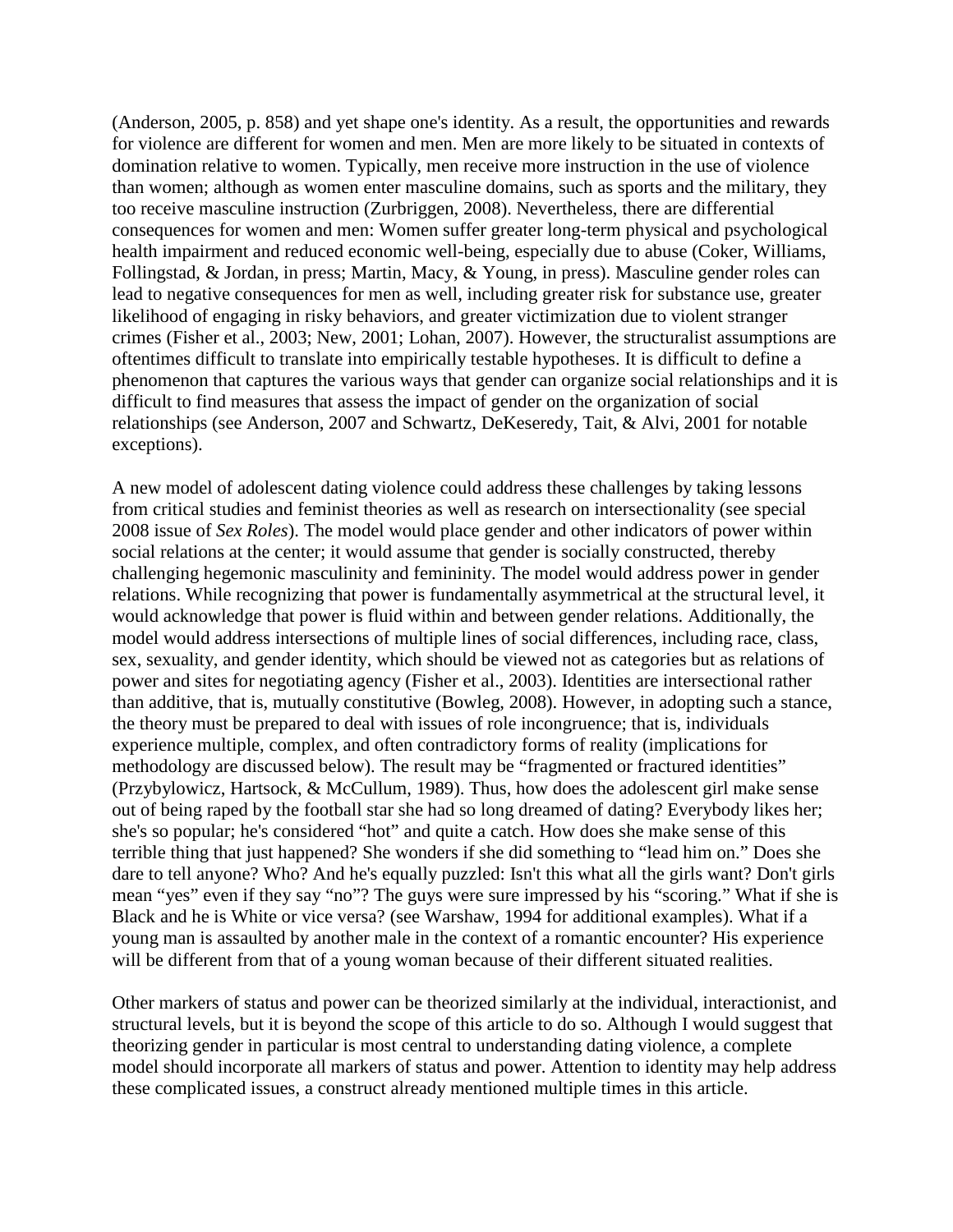### *Identity*

Within social psychology, several theories make a distinction between personal identity (based on attitudes, values, preferences) and social identity (based on group membership) and suggest that the salience of one or the other depends on the context. Self-categorization theory (Turner, 1999) proposes that people self-categorize on the basis of the meta-contrast principle: Which is more salient in a situation, the person or the group? Personal identity prevails when individual differences within the in-group are greater than in-group/out-group differences (i.e., group differences are not salient) whereas a social identity is adopted when in-group/out group distinctions are greater than within-group differences (i.e., group membership is salient). When people see themselves in terms of their social identity, they see themselves "more as interchangeable exemplars of their shared social category memberships than as unique persons defined by individual differences from others" (Turner & Oaks, 1989, p. 239). Thus, identity is context dependent. Recently, the impact of culture on identity has been receiving greater attention. Thorne and Nam (2007) have argued that one's sense of self is located in community life, and although personal identity is unique, it is also "contoured by macrocultural values and more proximally by people to whom we tell our own stories" (p. 120). Thus, theories of identity connect social structural variables (e.g., ethnicity, gender, class, etc.) to the intrapersonal level. Social structural factors become incorporated into, and are an integral part of, identity.

How might this view of social identity be assessed? Two recent lines of research offer suggestions, one from cultural psychology and one from intersectionality research.

Hammack (2008) adopts a cultural psychology framework and proposes a tripartite model of identity as having cognitive, social, and cultural components. He assesses identity via narratives and social process (or practice). An individual's narrative has two parts: the individual narrative, or personal story, and the master narrative, or the story/history of one's people. The resultant social identity comes about by telling our stories to others, as well as their reactions to these stories, and reveals the relationship between "master" narrative and personal narrative. Thus, the self and society become linked. This linkage "provides direct access to the process of social reproduction and change" in one's identity (p. 224). Telling our stories consolidates the psychological and social self. For example, Hammack uses Bamberg's (2004) study of "slutbashing" among adolescent boys to illustrate that boys' gendered narratives both reproduced the social category of gender and contributed to the boys' personal identities. Similarly, Thorne and McLean (2003) found that gender was a master narrative in adolescents' descriptions of traumatic events. Whereas boys' stories were more likely to have a John Wayne theme (action and fortitude), girls' stories reflected Vulnerable (fear and sadness) and Florence Nightingale (concern for others) themes. Analyses of gay teenager narratives reflect historical changes in gay and lesbian identity development (Cohler & Hammack, 2007; Kitzinger & Wilkinson, 1995). Whereas narratives of gay teens that came of age in the 1980s and 1990s reflect themes of struggle and success, themes of emancipation are found in more recent narratives.

A second line of research on intersectionality also finds value in narratives. For example, Bowleg (2008, p. 318) describes how a young Black lesbian's multiple violence victimizations, by a White female romantic partner and Black men cannot be analyzed in terms of her being just female, just a lesbian, or just Black or even in terms of one type of victimization. Rather, the intersection of racism, sexism, and heterosexism is central to understanding her experiences. The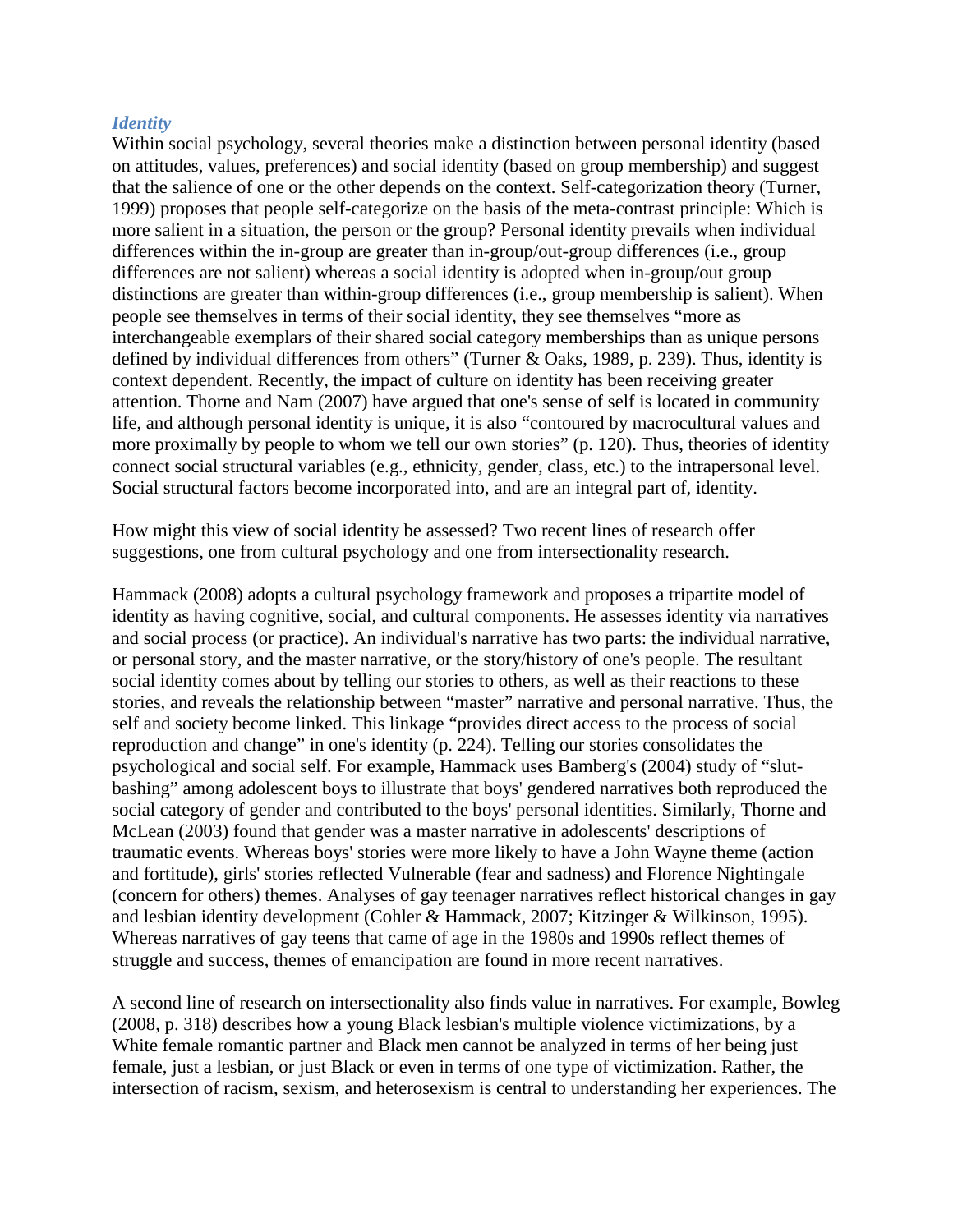young woman's quotation captures the sense of despair over the accumulation of victimization experiences related to her multiple, intersecting identities:

There came a point when I decided I would no longer date White Women because they attract too much negativity to me…[and]…so there's something about the disappointment that happened and the sadness that happens when I know I have put my life on the line for Black men.

Bowleg also reminds us of Deaux's (1993) early work on social identify, in which she emphasizes that multiple dimensions are the rule, not the exception, of identity.

# **ELEMENTS OF A NEW THEORY OF ADOLESCENT DATING VIOLENCE**

In collaboration with Paige Smith, I have been working on a person-centered model of Gendered Adolescent Interpersonal Aggression (GAIA) that has its foundation in the social ecological model (we suggest dropping the phrase "adolescent dating violence" in favor of GAIA; see Smith et al., 2009). See Figure 5. We propose two additions to usual conceptualizations of the model. First, as elaborated below, we argue, in accord with Anderson's model, that gender exists at all levels of the social ecology. It is a system of stratification, a system of interactions, and is experienced at the individual level. Gender influences and is influenced by each level of the social ecology in an ongoing and dynamic interaction. Second, we argue that identity be added to the social ecological model as a meta-construct (defined below). We acknowledge that dimensions of social identity cannot be disentangled from one's lived experiences or from the various levels of one's social ecology. The model we propose is intersectional rather than additive (Bowleg, 2008; Warner, 2008). Incorporation of identity into the social ecological model offers a theoretical and empirical way to integrate across levels of the social ecology, deal with incongruent experiences, and acknowledge the ongoing social construction of the meaning of one's experience. The argument is that development and experiences are context-bound dynamic social processes.

# *The Social Ecological Model and Meta-Constructs*

The social ecological model lends itself well to the ideas presented here. It is fundamentally developmental and acknowledges the embedded nature of experiences. The model, first proposed by Bronfenbrenner (1979), has been widely adopted in the field of psychology and human development (see McLaren & Hawe, 2005) as well as by the World Health Organization in its *World Report on Violence and Health* (Krug, Dahlberg, Mercy, Zwi, & Lozano, 2002). The model proposes that the social ecology of individuals consists of constantly interacting levels that are embedded in each other. These levels have been variously labeled, but are called typically the individual (intrapersonal), microsystem (or interpersonal or dyadic), situational, mesosystem (or social network), and the exosystem (or macrolevel, community, sociocultural, including norms and customs). The model has been heralded as a useful framework for understanding violence against women (Heise, 1998; Koss & Harvey, 1991; Neville & Heppner, 1999; White & Kowalski, 1998) and applied widely (see Grauerholz, 2000 for an application to revictimization; White & Post, 2003 for an application to rape; White et al., 2000 for an application to stalking; White, Kadlec, & Sechrist, 2005 for an application to adolescent male perpetration of sexual assault).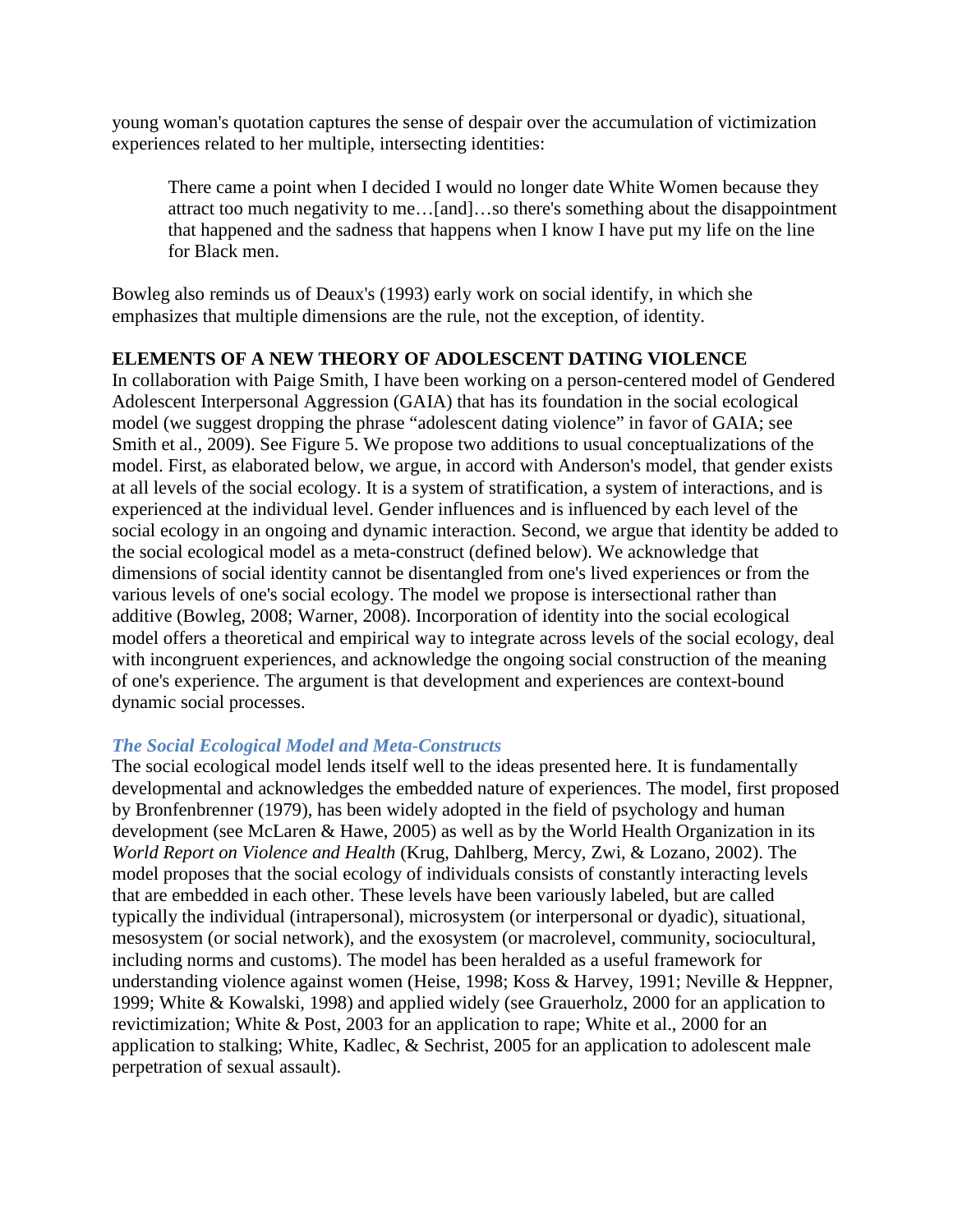In the most recent iteration of the model, Campbell, Dworkin, and Cabral (in press) make several additional important contributions that influenced our thinking. First, they incorporate the *chronosystem*, which had been missing in previous models. This system consists of the ongoing changes and cumulative effects that occur over time as persons and their multiple environments interact. History of childhood victimization would be one example, in that it increases the likelihood of further victimization and its effects are amplified by further victimization. Second, they suggest that some variables are meta-constructs. A *meta-construct* transcends any one level and is the result of interactions across all levels of the social ecology. Race/ethnicity is one such example, that is, although usually treated as an individual-level variable, race/ethnicity cannot be fully understood without acknowledgement of sociocultural identity, calling for an analysis of racial/ethnic attitudes at the macro level (Neville & Heppner, 1999). Campbell et al. (in press) introduce self-blame as another example of a meta-construct. Although individual victims may blame themselves for a sexual assault, society's victim-blaming attitudes, as a macrolevel variable, contribute to self-blame at the individual level.

Smith and I propose that we adopt a social ecological model that acknowledges not only the embedded and interactive nature of all levels of the social ecology, but also recognizes the embedded nature of dominance hierarchies in all social relations. These dominance hierarchies, defined in Western culture, include gender, race/ethnicity, age, social class, sexual orientation, and other markers of status that help shape one's identity. By focusing on identity as an ongoing social construction, the role of identity as a meta-construct becomes evident. Influenced by Hammack (2008), we suggest that personal narratives of GAIA are shaped by master narratives regarding sexuality and violence associated with gender, race/ethnicity, class, sexual orientation, and other markers of status and power.

Our proposed model addresses all levels of the social ecology. We suggest that adolescents' subjective socio-emotional interpretations of themselves (i.e., identity), their partner, and the situation are the key factors that influence GAIA. Extensive research in psychology and the cognitive sciences provides insight into how people process social information. Most revealing in this body of work is the power of past experiences and associated emotions in defining the meaning of the current situation (Baumeister, Vohs, DeWall, & Zhang, 2007). In dyadic social interactions, such as adolescent heterosexual interactions in which GAIA may occur, one's understanding of self, the other, and the relationship becomes paramount to understanding the outcome. Thus, to the extent that a database of memories, schemas, scripts, expectations, knowledge, and associated emotions shapes the dynamics of the processing of information, it becomes essential to examine the forces that create, contribute to, and provide constant feedback to this database. Our proposed person-centered model of GAIA is designed to do that. Our goal is to explicate factors at various levels of adolescents' social ecology, the sociocultural, social network, and dyadic levels and their interactions (i.e., the chronosystem) that provide input to the processing of information that increases the likelihood of aggressive behavior. How these gendered norms come to be instantiated or resisted provides the key to understanding why and how GAIA occurs. Smith et al. (2009) elaborate on the social networks and community levels of the model. Hence, I focus here on the dyadic and intrapersonal levels, remaining mindful of the impact of the social networks and community level.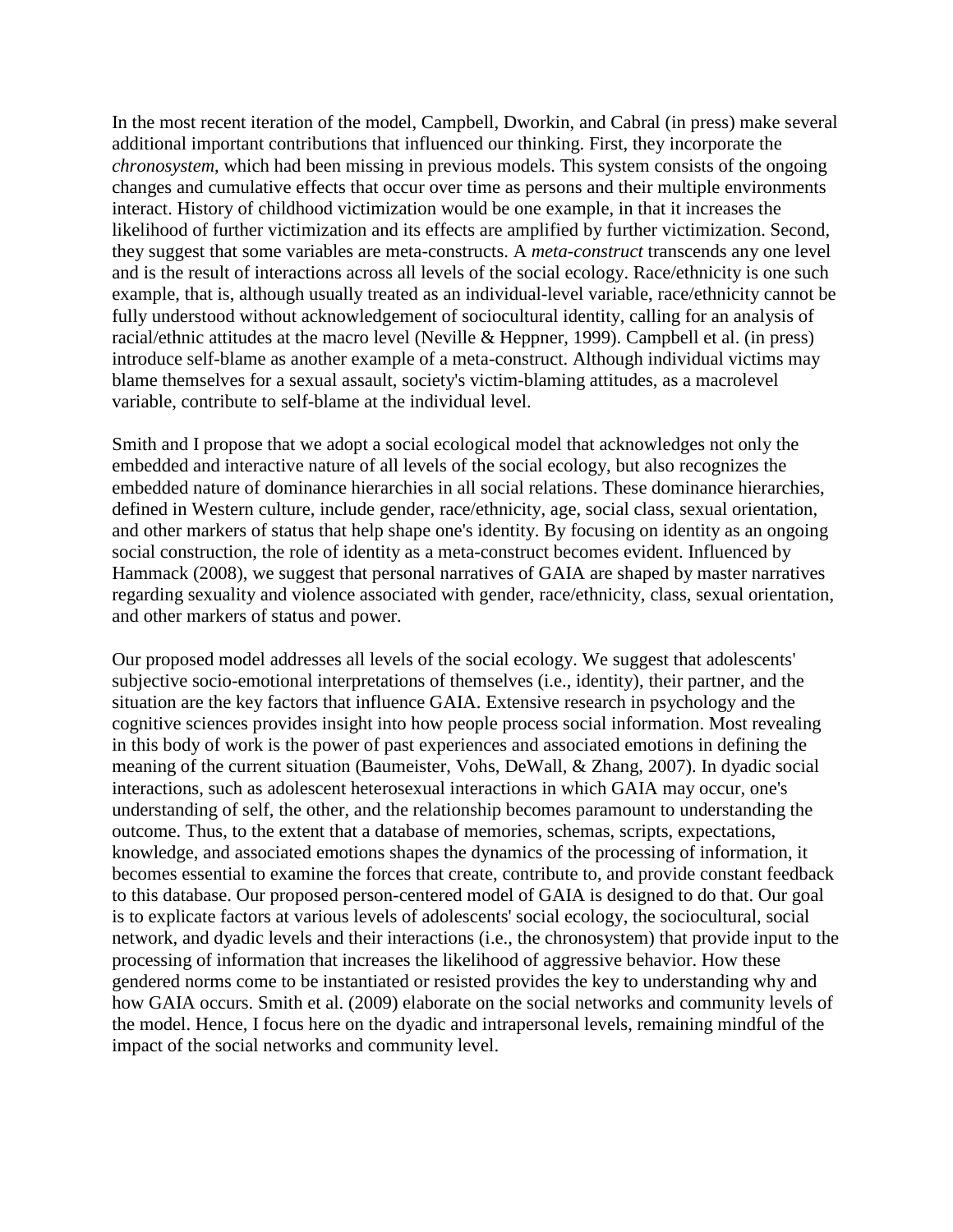**Dyadic relationships:** The many different heterosexual dyadic relationships that adolescents have are the locations where they have the opportunity to learn firsthand about companionship, sexuality, and love (Brown, 1999; Wolfe & Wekerle, 1997); practice gender rules; refine interpersonal skills; and evaluate and cultivate resources (status, love, service, goods, money, and information) needed for negotiating relationships (Laursen & Jensen-Campbell, 1999).

To the extent that adolescents have absorbed the messages of gender inequality from their social networks, many young women and young men enter romantic relationships with different motives, expectations, and behavioral scripts. See Underwood and Rosen (2009) for a discussion of the impact of peer culture on developing heterosexual romantic relationships in adolescence. A core issue is the gendered meaning of being in a relationship. Gendered norms traditionally associate masculinity with power and authority and femininity with interpersonal sensitivity and caring for others. This often leads girls to have a more interpersonal or relational orientation whereas boys' orientation is more independence and strength focused (Furman & Simon, 2006). Whereas for men this may involve themes of staying in control, for women themes involve dependence on the relationship (Lloyd, 1991). Girls are more likely to rely on their emerging sexuality to attract attention, which too often is modeled after images objectifying women, while boys may act out masculine images of power (Citrin, Roberts, & Fredrickson, 2004). These differences set a stage for conflicts over critical issues related to sexuality, intimacy, and authority.

The epidemiology of GAIA suggests that, after an initial experience of interpersonal aggression as victim or perpetrator, some young people reject it and move on whereas, for others, the aggression becomes more patterned and severe (data reviewed above; Lischick, 2005). However, more research is needed on the processes involved in how cessation of victimization or perpetration happens. In addition, and perhaps related, we need to know more about adolescents' help seeking for GAIA. Studies suggest that most young people, whether as a victim or a perpetrator, do not seek help. It is unlikely that young women or men recognize perpetration as a problem. Young men would be unlikely to acknowledge victimization by a female because of the challenges to the male role that such admission would incur. For females, although more likely than males to admit victimization, those who do are most likely to turn to their social networks, especially family and friends; however, the quality of the help often is not good (O'Campo, Shelley, & Jaycox, 2007; Ashley & Foushee, 2005). Unfortunately, for many young women romantic relationships may become destructive traps, especially when they feel they must put maintenance of the relationship above their own self-interests (Carey & Mongeau, 1996). Furthermore, women who are more emotionally committed to their partner are more likely to tolerate being victimized and are less likely to end an abusive relationship. These women also report more traditional attitudes toward women's roles, justify their abuse, and tend to romanticize relationships and love (Follingstad, Rutledge, McNeill-Hawkins, & Polek, 1999). Our model would further suggest that those young women and men who are not able to find good help, for either victimization or perpetration, when they need it and those for whom there are limited opportunities outside the relationship for personal fulfillment and esteem are most likely to become entrapped in destructive patterns of relationships.

*Intrapersonal* An individual's biology, personality, attitudes, values, beliefs, emotions, and motivations are shaped over time by one's past history with various social networks as well as by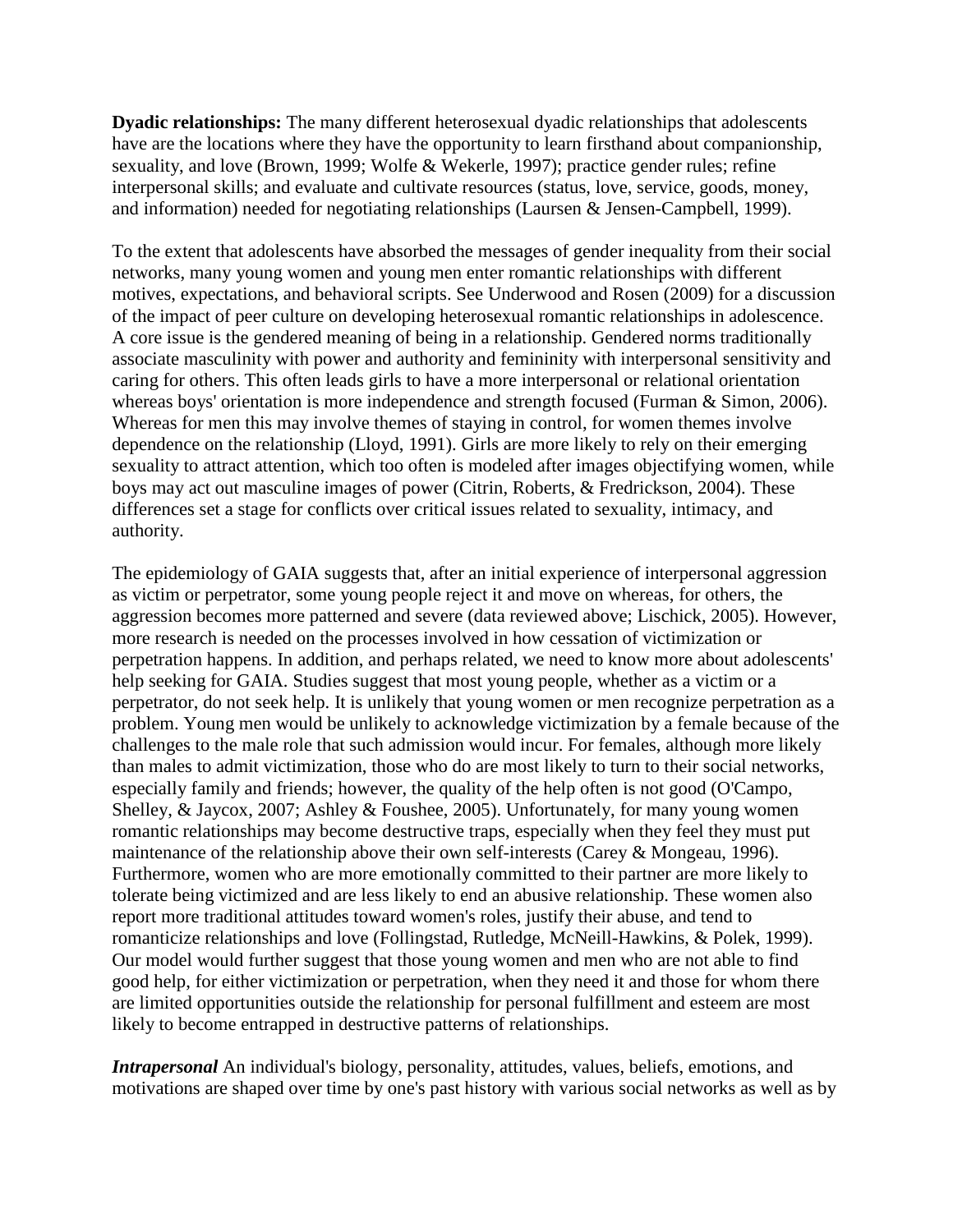(in)experience in previous dyadic relationships (i.e., the chronosystem). The extent to which these attributes influence GAIA ultimately depends on the degree to which cultural norms and the influence of social networks affect individual mental representations of self, partner, and the relationship and the emotions associated with each.

Theories of social information processing articulate how the past dynamically defines the current situation. These theories have been applied to habitual aggressive behavior (Huesmann, 1998), child abuse (Milner, 1993), sexual assault (Craig, 1990), and spouse abuse (Dutton & Holtzworth−Munroe, 1997). Essentially, the decision to be aggressive results from a series of prior decisions occurring at each stage of information processing, often occurring in milliseconds below the level of conscious awareness. A decision at each stage is the foundation for a decision at the next. Decisions at each stage are also influenced by one's affective state, which serves as a reminder of one's past and contributes to biased cognitions (Baumeister et al., 2007). Furthermore, maltreatment, particularly in early childhood, can result in neurological impairment in the ability to attend to and process social information and to regulate emotions (Diamond, 2001), thereby making theories of developmental traumatology (DeBellis, 2001) and developmental psychopathology (March & Susser, 2008) relevant to an analysis of GAIA. See Wolfe, Crooks, Chiodo, and Jaffe (2009) for a discussion of the impact of child maltreatment, bullying, and gender-based harassment on adolescent dating violence.

The first stage of social information processing includes the encoding of internal and external cues. One's history of witnessing and/or experiencing aggression, whether in the home, the peer group, or the media, increases the likelihood of biases in the interpretation of the current situation as one that is inviting or threatening. Given differential and gendered socialization histories, women and men come to interpret the same objective situation differently (Nurius, Norris, Young, Graham, & Gaylord, 2000). For example, one person, typically the male, may perceive a heterosexual interaction as an opportunity for sex, while the other, typically the female, sees it as an opportunity for companionship. Or, one person, typically the male, may judge a conflict over whether to have sex as a threat to his ego while the other person, the female, sees it as dangerous or a threat to the relationship. At the second stage of information processing, the interpretation of cues and attributions of cause and intent occur. For example, a male might interpret a tight shirt as a cue for sex or believe that a particular statement was a putdown. In the third stage, a clarification of goals occurs. One may decide "I need to show her who is boss" or "he can't get away with that" or "I want to save this relationship." The fourth stage involves the identification of possible responses: "What are my options?" Here responses can take a "fight-or-flight" form. In the final two stages an action is selected and enacted ("What should I do?"), based on expected outcomes ("What will happen if I do this?"). Different emotions may propel women and men to see a different array of possible actions and outcomes. Whereas anger, revenge, and desire for control have been cited as motivations for both women and men, fear is a dominate motivator for women (Graham-Kevin & Archer, 2005) and shame for men (Harper, Austin, Cercone, & Arias, 2005). It is also possible that both women and men yield to the pressure to engage in sex, that is, consent to unwanted sex (Impett & Peplau, 2002).

# *Implications for Methods*

Our model calls for longitudinal research that is both person centered (between-group comparisons, such as profile analysis, class analysis, and ANOVA) and variable centered (within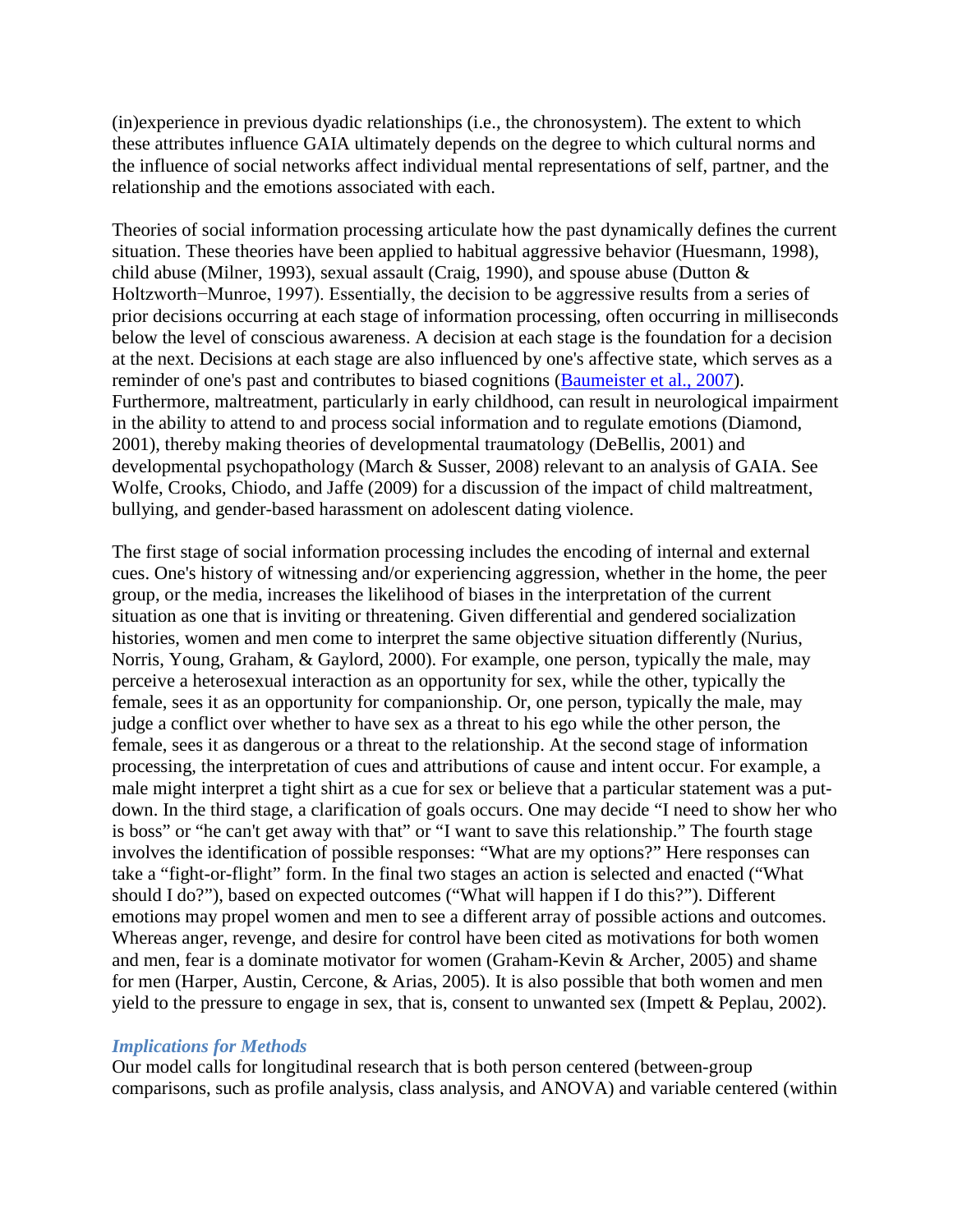person analyses, such as correlations, regression, structural equation modeling, growth curve modeling; Laursen & Hoff, 2006). Our model also recognizes the need for qualitative research, particularly the use of narratives (Warner, 2008; Hammack, 2008). Narrative analyses of identity, as discussed above, would permit examination of how various levels of the social ecology affect the phenomenal experience of self. The role of master narratives about rape and abuse, for example, would be revealed in victims' and perpetrators' personal understandings of what happened to them or what they did. Qualitative and quantitative analyses need not be mutually exclusive, although the positivistic assumptions of quantitative methods do not lend themselves well to the study of intersectionality (Bowleg, 2008). Rather, multimethod approaches are recommended (Creswell, 1998). Narrative analysis could be used to inform quantitative measures and methods and vice versa.

Some variables would need to be assessed at various levels of the social ecology. Serious attention to the social ecological model would result in greater interest in aggregate-level variables (family, peer, neighborhood, culture). Thus, it would not be sufficient to assess one's sex, race/ethnicity, class, sexual orientation, or religion as just individual-level variables. It would be essential to also assess, for example, peer, family, and cultural attitudes about these various markers of identity as well as cultural practices related to these dimensions. For example, what services are available to victims of same sex abuse? Is the 18-year-old who recently joined the military unable to seek help for a same-sex sexual assault because of the "don't ask, don't tell" policy? How do religious practices affect the seeking/offering of medical services to abuse victims? Do rape victims have to pay for their own rape examination kit at the emergency room? What are the features of a young person's neighborhood (unemployment level, literacy rate, crime, rate, etc.) or the school (availability of after school activities, counseling services, programs on healthy relationships, etc.) that might affect the likelihood of interpersonal aggression and responses to it?

Ultimately, it is probably not the particular research methods used but how the data are interpreted. Warner (2008) argues that careful attention must be paid to the choices/decisions a researcher makes at each step of the process, to be explicit about the why of our choices. Bowleg (2008) has stated, "Interpretation becomes one of the most substantial tools in the intersectionality researcher's methodological toolbox" (p. 312). She advocates for a "contextualized scientific method," one in which "in addition to possessing the ability to analyze data systematically and thoroughly, the intersectionality analyst must be able to analyze research findings with a maro sociohistorical context that transcends the observed data" (p. 320).

There are numerous examples in the literature of research conducted at various levels of the social ecology that could inform future research endeavors. A few are offered here for illustrative purposes.

**Dyadic level:** Furman and Simon's (2006) examination of actor and partner effects is a good example of a study at the dyadic level. They observed the interactions of 65 adolescent heterosexual couples engaging in seven 6-minute discussions. Based on observational coding of the videotapes, individual "romantic interviews," and questionnaires, they developed the actorpartner interdependence model. Essentially they concluded that views of self, of partner, and the interactions of these views predicted interactional style and dyadic positivity. Central to the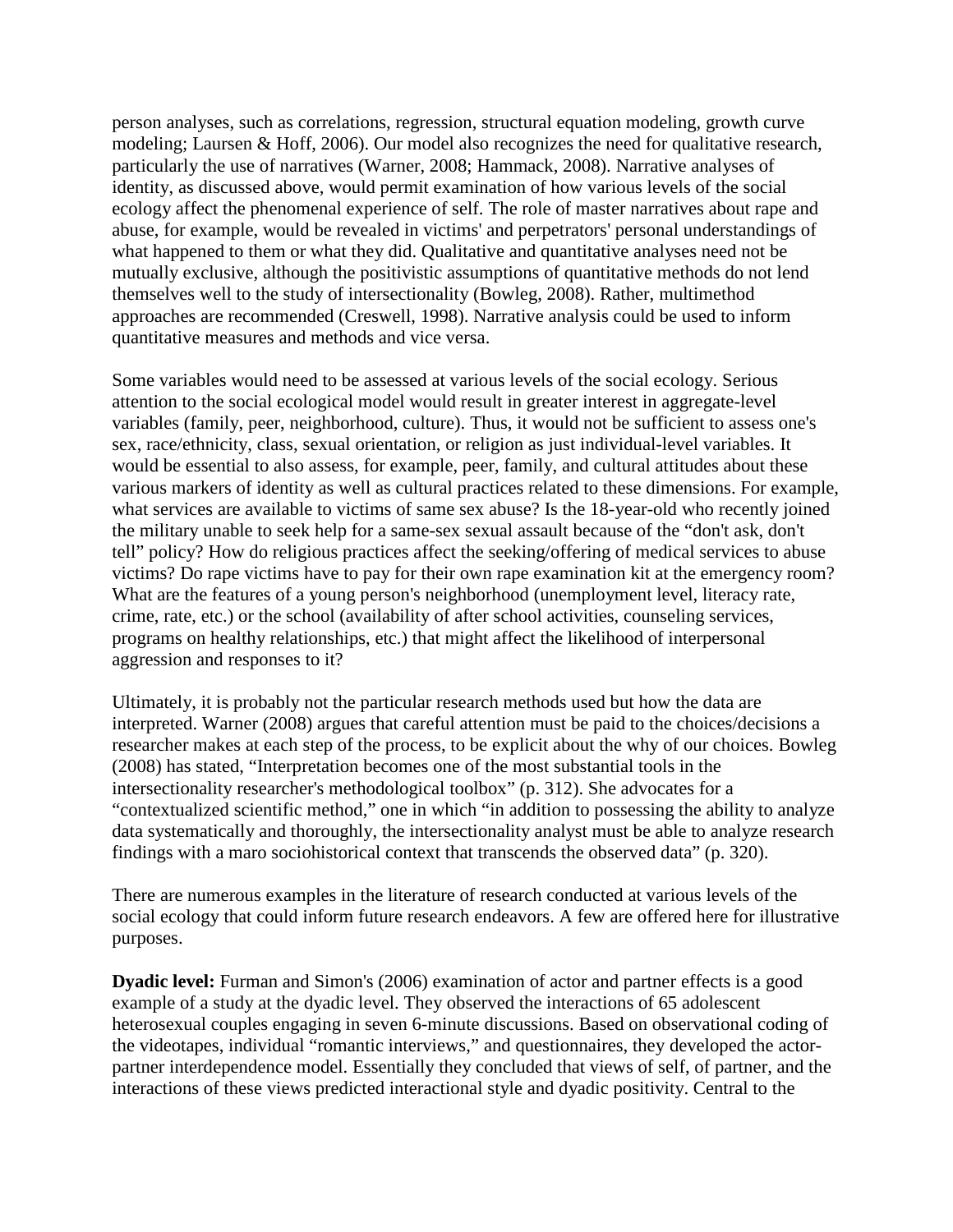current discussion was their finding of both gender differences and within-gender variability in interactional style and working models of romantic relationships. They suggested that

[b]ecause adolescent boys' friendships are characterized by less intimate disclosure than girls' friendships … , they may have less of a foundation for forming expectations and representations of this newly emerging type of intimate relationship … females think more about relationships … and may be more sensitive barometers of the quality of the relationships … for girls [there is] an interpersonal or relational orientation, whereas for boys independence and strength are often stressed (pp. 601–602).

**Social network level:** Research by Schwartz et al. (2001) offers an excellent example of study at the social network level within the framework of a feminist routine activities theory. Their project focused on male peer support and sexual assault on a college campus. Using survey methodology, they developed two indices of peer influence, *informational support* and *attachment to abuse peers*. Results indicated that abusive peers encourage men to assault dating partners. Schwartz et al.'s (2001) data also provided evidence that factors at the dyadic level, specifically men interacting with women who drink, influenced the likelihood of sexual assault.

**Structural level:** Anderson's (2007) study of marital dissolution in violent relationships conceptualizes gender at the structural level. She hypothesized that, because of gender inequalities, the connection between partner violence and divorce would be different for women and men. In particular, economic dependence (the operational definition of inequality in her study), type of partner violence (symmetrical [respondent reported that both partners were abusive] or asymmetrical [only partner was abusive]), and severity (minor or severe), as well as number of children, affected the odds of a woman or man leaving an abusive relationship. For women, each additional child increased the odds of divorce when the abuse was severe and asymmetrical whereas for men in severely abusive relationships the odds declined. However, for minor symmetrical abuse, economic independence increased the likelihood of relationship termination for women but decreased it for men; additionally, the presence of young children increased the likelihood of divorce for both women and men in relationships with minor symmetrical abuse (partners who reported being abusive but their partners were not were excluded from the analyses).

Research on men's health also provides examples of research at the structural/cultural level (Lohan, 2007) as does research on the relationship between health and socioeconomic status (Adler & Snibbe, 2003). See Fauth, Leventhal, and Brooks-Gunn (2008) for an example of how to assess neighborhood characteristics (collective efficacy, disorder, danger, social ties).

# SUMMARY AND CONCLUSIONS

The existing evidence suggests that GAIA is an unfortunately common experience for young people. Dynamic cognitive processes, the mechanisms that bring the past into the present, help to guide and define adolescent behavior within a gendered context whereby they learn about themselves, the other, and their relative place in community. As young people negotiate myriad social relationships, social practices help shape identities; this process can reinforce or challenge cultural constructions for individuals as well as those in their social networks (Hammack, 2008). Gendered aggression is least likely to emerge when both young women and young men engage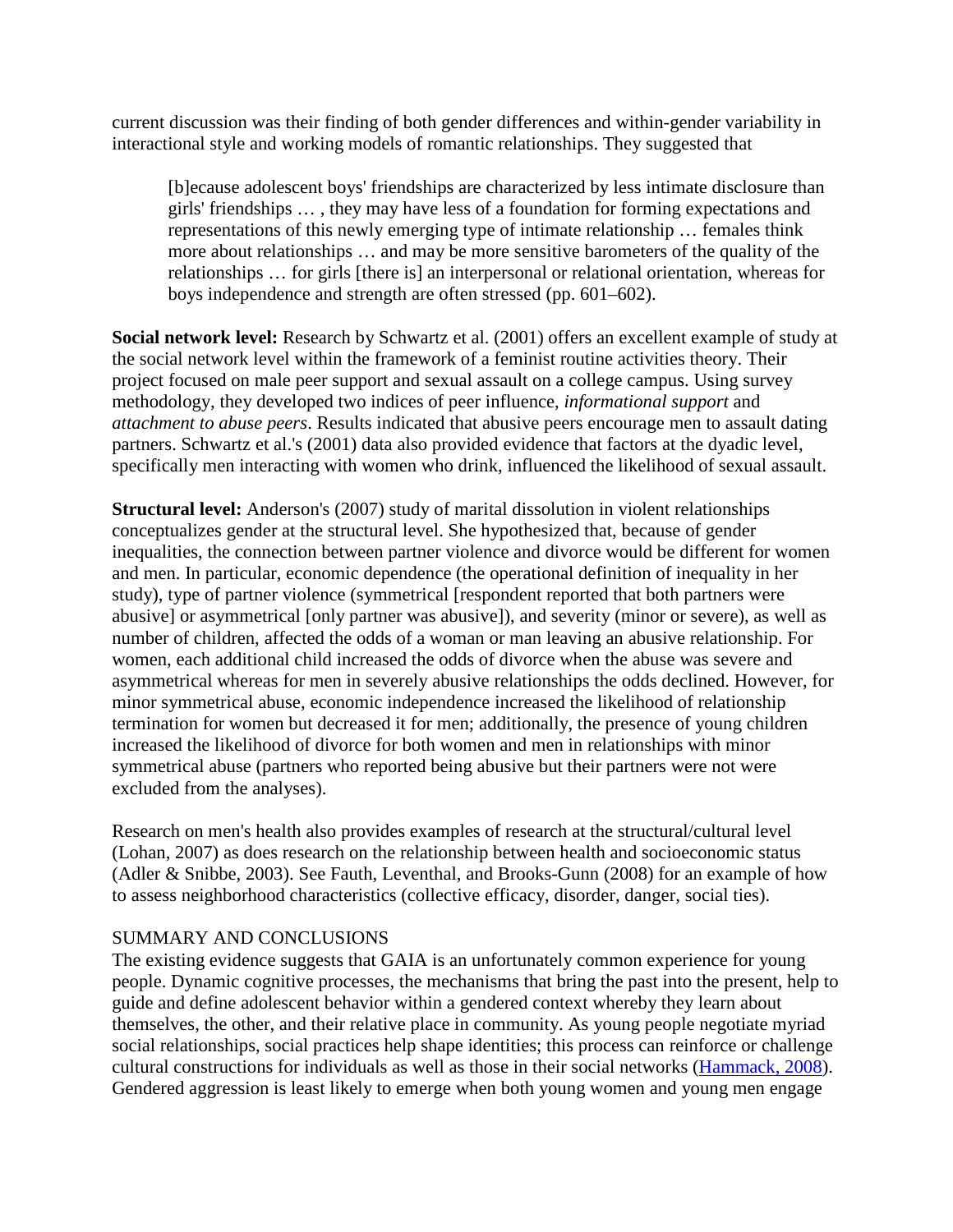in practices that equalize the importance of each person's needs; do not objective or reify female or male sexuality; have a broad set of emotional and behavioral responses to sexuality, intimacy, and problem-solving; view aggression and coercive control as an unacceptable means to an end; live and learn in social networks that affirm gender equality and the worth and dignity of all individuals; and have access to a range of opportunities and resources for personal fulfillment and role enhancement. To paraphrase Kimmel and Messner (1998, p xvi), we may be born male(s) or female(s) but we become violent and aggressive men and women in a cultural context.

This article has argued that adolescent dating violence should be considered within a social ecological model that embeds the individual within the context of adolescent friendships and romantic relationships as well as family and other social institutions that shape a young person's sense of self. A social ecological model is proposed in which gender is considered a factor at each level of the social ecology. The model also proposes that identity be considered a metaconstruct, affecting and being affected by all levels of the social ecology. In this regard, gender occupies a unique position in the model. Gender is an interactional and structural reality that transcends the individual while at the same time shaping personal identity, making it an intrapersonal-level variable as well.

This article also calls for a new approach to research. Although it would be beyond the scope of any individual project to encompass all the suggestions offered, I would argue that the proposed model presents a meta-theoretical framework within which individual projects could be considered. The research process, from question formulation to implementation to data interpretation, would be akin to using a telephoto lens to zoom in on one aspect of a picture, remaining fully cognizant of the entirety. Over the course of a program of research, a comprehensive understanding of the phenomenon of adolescent dating violence would emerge. Ultimately, the key lies in the interpretation of data within a socio historical context that recognizes the long history of gender inequalities, and how they intersect with other dimensions of identity, to shape the meanings, motives, and consequences of adolescent gendered aggression.

# REFERENCES

- Adler, N. E., & Snibbe, A. C. (2003). The role of psychosocial processes in explaining the gradient between socioeconomic status and health. *Current Directions in Psychological Science, 12*, 19–123.
- Anderson, K. L. (2005). Theorizing gender in intimate partner violence research. *Sex Roles, 52*, 853–865.
- Anderson, K. L. (2007). Who gets out? Gender as structure and the dissolution of violence heterosexual relationships. *Gender & Society, 21*, 173–201.
- Archer, J. (2000). Sex differences in aggression between heterosexual partners: A meta-analytic review. *Psychological Bulletin, 126*, 651–680.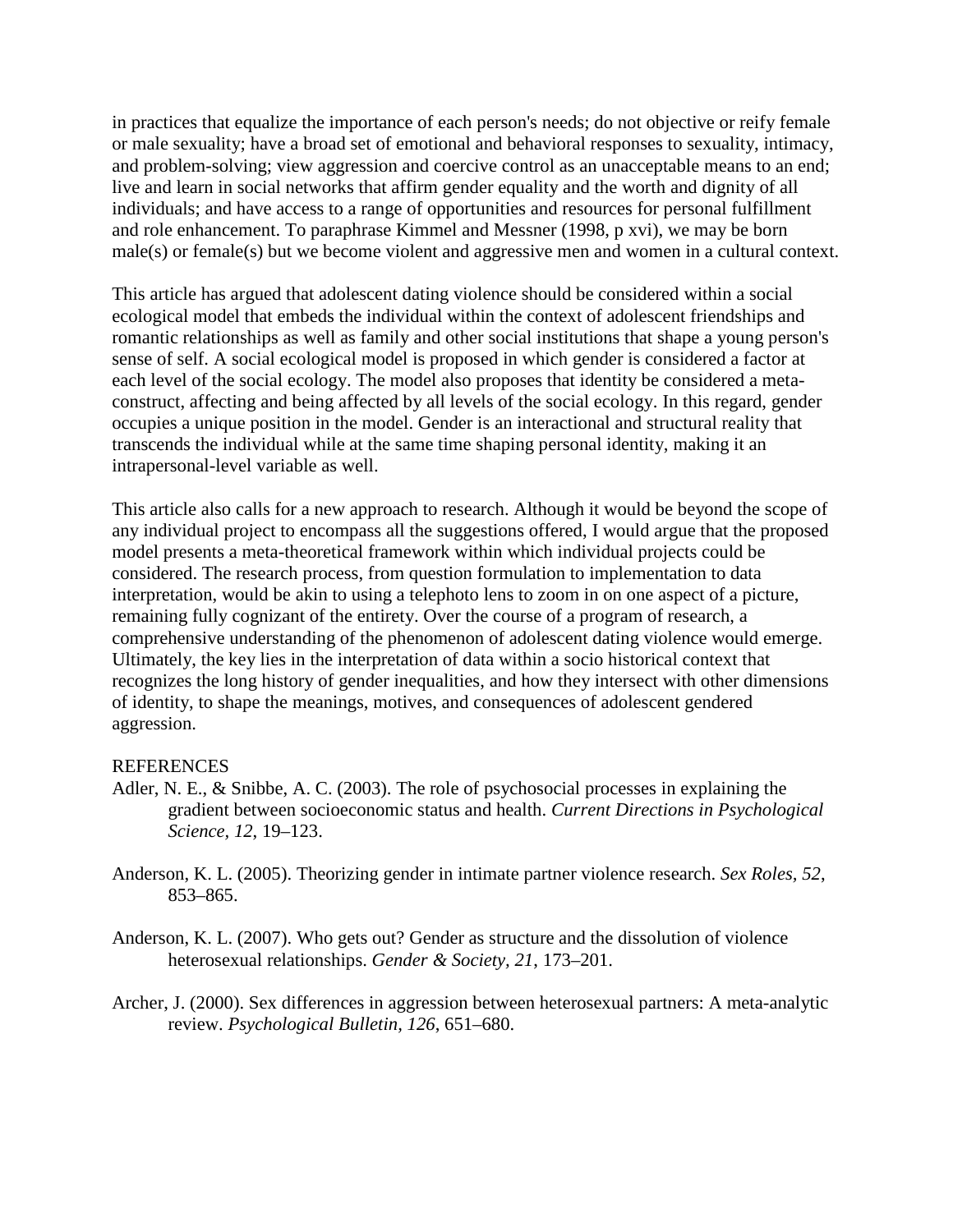- Ashely, O. S., & Foshee, V. A. (2005). Adolescent help-seeking for dating violence: Prevalence, sociodemographic correlates, and sources of help. *Journal of Adolescence Health, 36*,  $25 - 31$ .
- Bamberg, M. (2004). "I know it may sound mean to say this, but we couldn't really care less about her anyway": Form and functions of "slut bashing" in male identity constructions in 15-year-olds. *Human Development, 47*, 331–353.
- Bartoli, A. M., & Clark, M. D. (2006). The dating game: Similarities and differences in dating scripts among college students. *Sexuality & Culture, 10*, 54–80.
- Baumeister, R. F., Vohs, K. D., DeWall, C. N., & Zhang, L. (2007). How emotion shapes behavior feedback, anticipation, and reflection, rather than direct causation. *Personality and Social Psychology Review, 11*, 167–203.
- Bowleg, L. (2008). When Black + lesbian + woman  $\neq$  Black lesbian woman: The methodological challenges of qualitative and quantitative intersectionality research. *Sex Roles, 59*, 312– 325.
- Bronfenbrenner, U. (1979). *The ecology of human development: Experiments by nature and design*. Cambridge, MA : Harvard University Press.
- Brown, B. B. (1999). You're going out with whom? Peer group influences on adolescent romantic relationships. In W.Furman, B. B.Brown, & C.Feiring (Eds.), *The development of romantic relationships in adolescence* (pp. 291–329). New York : Cambridge University Press.
- Burt, M. R., Resnick, G., & Novick, E. R. (1998). *Building supportive communities for at-risk adolescents*. Washington, DC: American Psychological Association.
- Campbell, A. (1993). *Men, women, and aggression*. New York: Basic Books.
- Campbell, R., Dworkin, E., & Cabral, G. T. (in press). An ecological model of the impact of sexual assault on women's mental health. *Journal of Interpersonal Violence*.
- Carey, C. M., & Mongeau, P. A. (1996). Communication and violence in courtship relationships. In D. D.Cahn & S. A.Lloyd (Eds.), *Family violence from a communication perspective*  (pp. 127–150). Thousand Oaks, CA: Sage.
- Cascardi, M., Avery-Leaf, S., O'Leary, K. D., & Smith Slep, A. M. (1999). Factor structure and convergent validity of the Conflict Tactics Scale in high school students. *Psychological Assessment, 11*, 546–555.
- Centers for Disease Control. (2006). Understanding teen dating abuse. Retrieved September 25, 2008, from http://www.cdc.gov/ncipc/pub-res/DatingAbuseFactSheet.pdf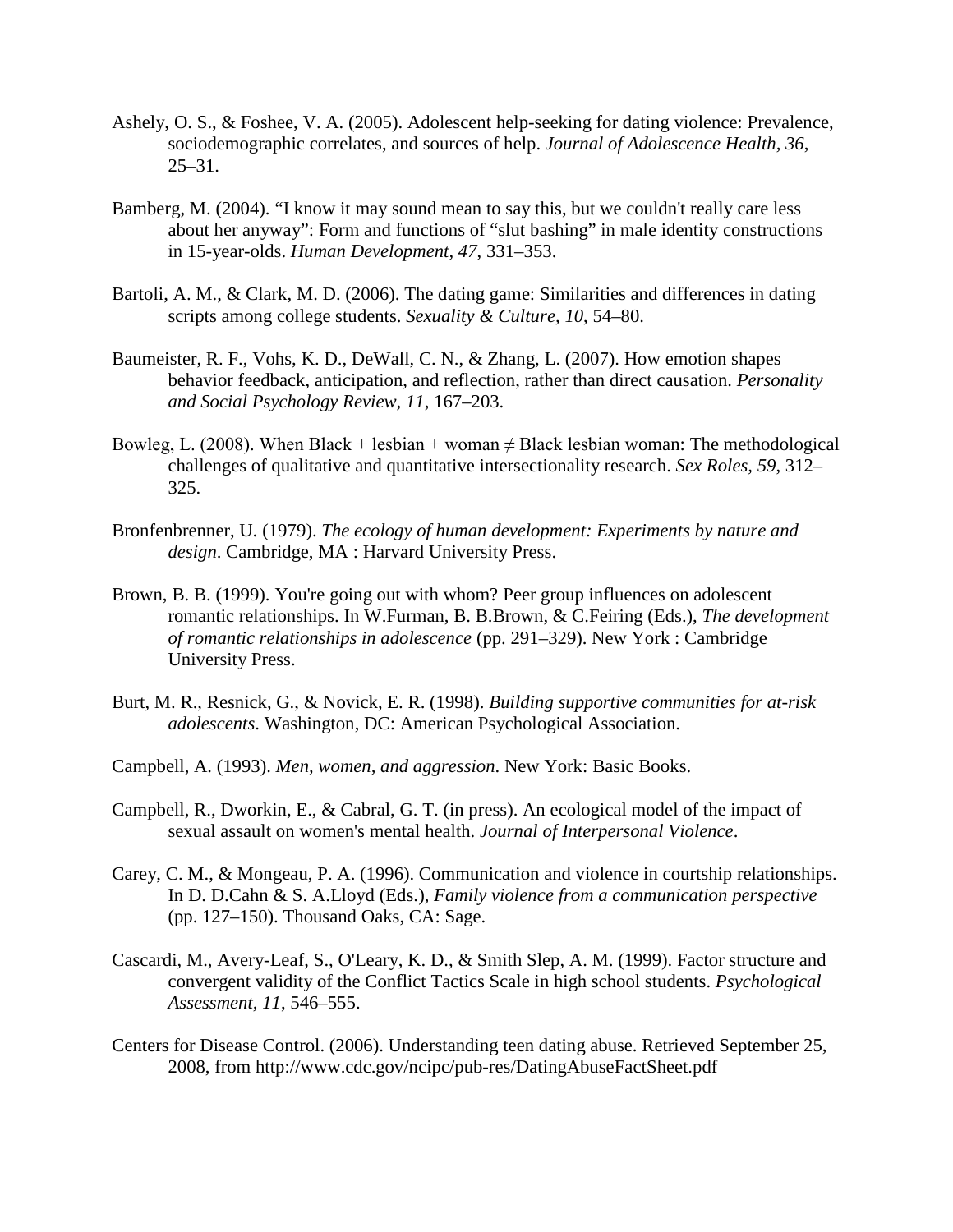- Citrin, L. B., Roberts, T., & Fredrickson, B. L. (2004). Objectification theory and emotions: A feminist psychological perspective on gendered affect. In L. Z.Tiedens & C. W.Leach (Eds.), *The social life of emotions* (pp. 203–223). New York: Cambridge University Press.
- Cohler, B. J., & Hammack, P. L. (2007). The psychological world of the gay teenager: Social change, narrative, and "normality." *Journal of Youth Adolescence, 36*, 47–59.
- Coker, A., Williams, C., Follingstad, D. M., & Jordan, C. E. (in press). Psychological, reproductive and maternal health, behavioral and economic impact. In J. W.White, M. P.Koss, & A.Kazdin (Eds.), *Violence against women and children. Volume 1*. Washington, DC: American Psychological Association.
- Collins, W. A., & Stroufe, L. A. (1999). Capacity for intimate relationships: A developmental construction. In W.Furman, B. B.Brown, & C.Feiring (Eds.), *The development of romantic relationships in adolescence* (pp. 125–147). New York: Cambridge University Press.
- Craig, M. (1990). Coercive sexuality in dating relationships: A situational model. *Clinical Psychology Review, 10*, 395–423.
- Creswell, J. W. (1998). Mixed-method research: Introduction and application. In G.Cizek (Ed.), *Handbook of educational policy* (pp. 455–472). San Diego, CA: Academic Press.
- Deaux, K. (1993). Reconstructing social identity. *Personality and Social Psychology Bulletin, 19*, 4–12.
- DeBellis, M. D. (2001). Developmental traumatology: The psychobiological development of maltreated children and its implications for research, treatment, and policy. *Development and Psychopathology, 13*, 539–564.
- Diamond, L. (2001). Contributions of psychophysiology to research on adult attachment: Review and recommendations. *Personality and Social Psychology Review, 5*, 276–295.
- Dutton, D. G., & Holtzworth-Munroe, A. (1997). The role of early trauma in males who assault their wives. In D.Cicchetti & S. L.Toth (Eds.), *Developmental perspectives on trauma: Theory, research, and intervention* (pp. 379–401). Rochester, NY: University of Rochester Press.
- Erickson, E. H. (1968). *Identity: Youth in crisis*. New York: Norton.
- Fasick, F. A. (1994). On the "invention" of adolescence. *Journal of Early Adolescence, 14*, 6–23.
- Fauth, R. C., Leventhal, T., & Brooks-Gunn, J. (2008). Seven years later: Effects of a neighborhood mobility program on poor Black and Latino adults' well-being. *Journal of Health and Social Behavior, 49*, 119–130.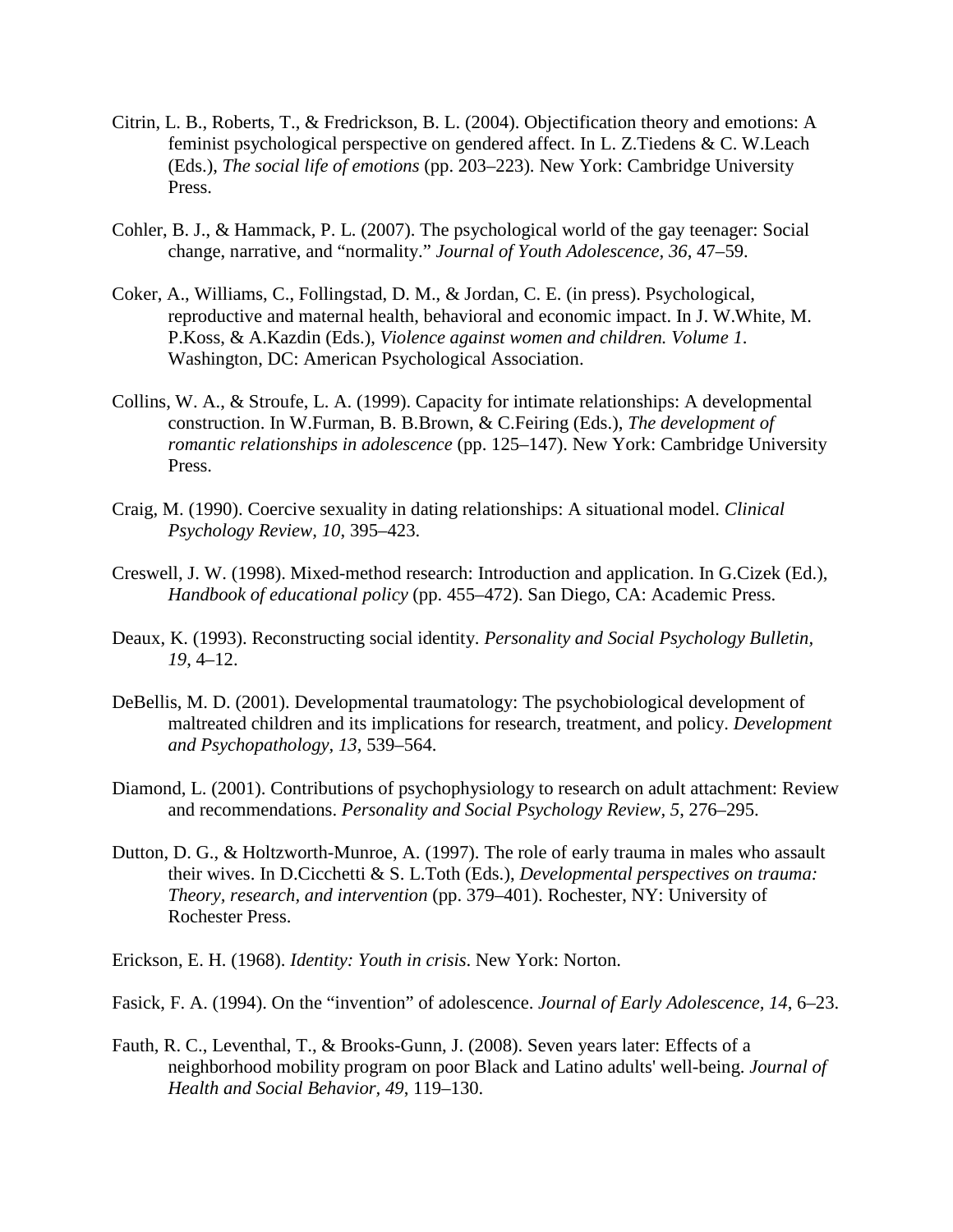- Feld, S., & Felson, R. B. (2008). Gender norms and retaliatory violence against spouses and acquaintances. *Journal of Family Issues, 29*, 692–703.
- Fisher, L. A., Butryn, T. M., & Roper, E. A. (2003). Diversifying (and politicizing) sport psychology through cultural studies: A promising perspective. *The Sport Psychologist, 17*, 391–405.
- Follingstad, D. R., Rutledge, L. L., McNeill−Hawkins, K., & Polek, D. S. (1999). Factors related to physical violence in dating relationships. In E. C.Viano (Ed.), *Intimate violence: Interdisciplinary perspectives* (pp. 121–135). New York: Hemisphere Publishing.
- Frieze, I. H. (2005). *Hurting the one you love: Violence in relationships*. Belmont, CA: Wadsworth/Thomson Learning.
- Furman, W., & Simon, V. A. (2006). Actor and partner effects of adolescents' romantic working models and styles on interactions with romantic partners. *Child Development, 77*, 588– 604.
- Furman, W., & Wehner, E. A. (1997). Adolescent romantic relationships: A developmental perspective. In S.Shulman & W. A.Collins (Eds.), *Romantic relationships in adolescence: Developmental perspectives* (pp. 21–36). San Francisco: Jossey-Bass.
- Graham-Kevin, N., & Archer, J. (2005). Investigating three explanations of women's relationship aggression. *Psychology of Women Quarterly, 29*, 270–277.
- Grauerholz, L. (2000). An ecological approach to understanding sexual revictimization: Linking personal, interpersonal, and sociocultural factors and processes. *Child Maltreatment, 5*,  $5 - 17$ .
- Graves, K., Sechrist, S., White, J. W., & Paradise, M. J. (2005). Intimate partner violence perpetrated by college women within the context of a history of victimization. *Psychology of Women Quarterly, 29*, 278–289.
- Hammack, P. (2008). Narrative and the cultural psychology of identity. *Personality and Social Psychology Review, 12*, 222–247.
- Harper, F. W., Austin, A. G., Cercone, J. J., & Arias, I. (2005). The role of shame, anger, and affect regulation in men's perpetration of psychological abuse in dating relationships. *Journal of Interpersonal Violence, 20*, 1648–1662.
- Heise, L. L. (1998). Violence against women: An integrated, ecological framework. *Violence Against Women, 4*, 262–290.
- Hickman, L. J., Joycox, L. H., & Arnoff, J. (2004). Dating violence among adolescents: Prevalence, gender distribution, and prevention program effectiveness. *Trauma, Violence, and Abuse, 5*, 123–142.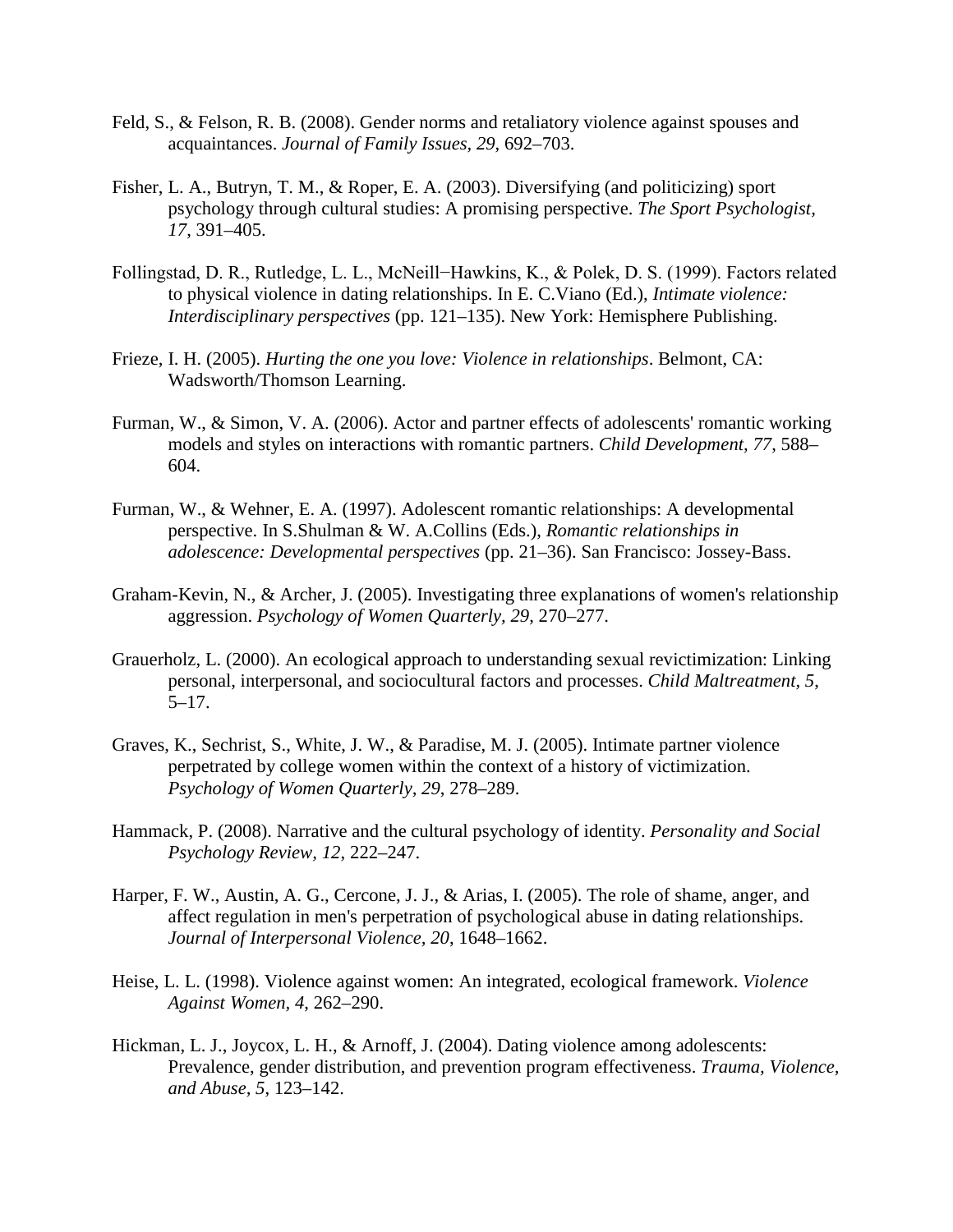- Himelein, M. J. (1995). Risk factors for sexual victimization in dating: A longitudinal study of college women. *Psychology of Women Quarterly, 19*, 31–48.
- Huesmann, L. R. (1998). The role of social information processing and cognitive schema in the acquisitions and maintenance of habitual aggressive behavior. In R. G.Geen & E.Donnerstein (Eds.), *Human aggression: Theories, research, and implications for social policy* (pp. 73–110). New York: Academic Press.
- Humphrey, J. A., & White, J. W. (2000). Women's vulnerability to sexual assault from adolescence to young adulthood. *Journal of Adolescent Health, 27*, 419–424.
- Hunnicutt, G. (in press). Varieties of patriarchy and the victimization of women: Resurrecting "patriarchy" as a theoretical tool. *Journal of Violence Against Women*.
- Impett, E. A., & Peplau, L. A. (2002). Why some women consent to unwanted sex with a dating partner: Insights from attachment theory. *Psychology of Women Quarterly, 26*, 360–370.
- Kaukinen, C. (2004). Status compatibility, physical violence, and emotional abuse in intimate relationships. *Journal of Marriage and Family, 66*, 452–471.
- Kimmel, M. S., & Messner, M. A. (1998). *Men's lives* (4th ed.). New York: Macmillan.
- Kitzinger, C., & Wilkinson, S. (1995). Transitions from heterosexuality to lesbianism: The discursive production of lesbian identities. *Developmental Psychology, 31*, 95–104.
- Koss, M. P., & Harvey, M. R. (1991). *The rape victim: Clinical and community interventions* (2nd ed.). Thousand Oaks, CA: Sage.
- Krug, E. G., Dahlberg, L. L., Mercy, J. A., Zwi, A. B., & Lozano, R. (Eds.). (2002). *World report on violence and health*. Geneva, Switzerland: World Health Organization.
- Laner, M. R., & Ventrone, N. A. (2000). Dating scripts revisited. *Journal of Family Issues, 21*, 488–500.
- Laursen, B., & Hoff, E. (2006). Person-centered and variable-centered approaches to longitudinal data. *Merrill-Palmer Quarterly, 52*, 377–389.
- Laursen, B., & Jensen-Campbell, L. A. (1999). The nature and functions of social exchange in adolescent romantic relationships. In W.Furman, B. B.Brown, & C.Feiring (Eds.), *The development of romantic relationships in adolescence* (pp. 50–74). New York: Cambridge University Press.
- Lischick, C. W. (2005). *Contextualizing female violence in dating relationships: Empirical evidence for victims coping with coercive control*. Association for Women in Psychology Conference: Feminist Psychology: Future Tense, Tampa, FL.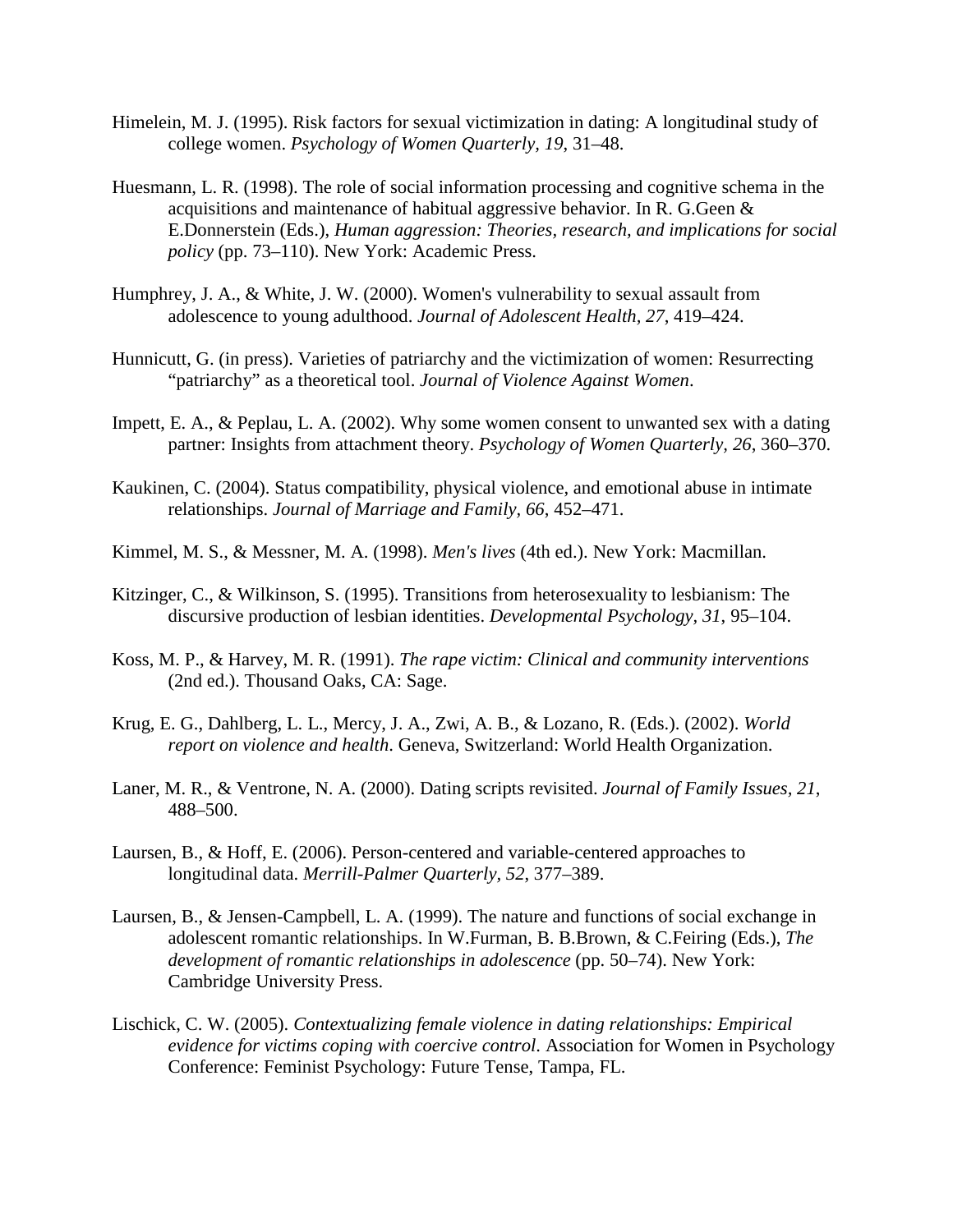- Lloyd, S. A. (1991). The darkside of courtship: Violence and sexual exploitation. *Family Relations, 40*, 14–20.
- Lohan, M. (2007). How might we understand men's health better? Integrating explanations from critical studies on men and inequalities in health. *Social Science and Medicine, 65*, 493– 504.
- March, D., & Susser, E. (2008). Social context and developmental psychopathology. In J. J.Hudziak (Ed.), *Developmental psychopathology and wellness: Genetic and environmental influences* (pp. 49–64). Arlington ,VA: American Psychiatric Publishing.
- Martin, S. L., Macy, R. J., & Young, S. K. (in press). The impact of sexual violence against women: Health and economic consequences. In J. W.White, M. P.Koss, & A.Kazdin (Eds.), *Violence against women and children, Volume 1*. Washington, DC: American Psychological Association.
- McLaren, L., & Hawe, P. (2005). Ecological perspectives in health research. *Journal of Epidemiology & Community Health, 59*, 6–14.
- Miller, B. C., & Benson, B. (1999). *Romantic and sexual relationship development during adolescence*. New York: Cambridge University Press.
- Milner, J. S. (1993). Social information processing and physical child abuse*. Clinical Psychology Review, 13*, 275–294.
- Muthén, B., & Muthén, L. (2007). Mplus version 5.1 [Computer Software]. Los Angeles: Muthén & Muthén.
- Neville, H. A., & Heppner, M. J. (1999). Contextualizing rape: Reviewing sequelae and proposing a culturally inclusive ecological model of sexual assault recovery. *Applied & Preventive Psychology, 8*, 41–62.
- New, C. (2001). Oppressed and oppressors? The systematic mistreatment of men. *Sociology, 35*, 729–748.
- Nurius, P. S., Norris, J., Young, D. S., Graham, T. L., & Gaylord, J. (2000). Interpreting and defensively responding to threat: Examining appraisals and coping with acquaintance sexual aggression. *Violence and Victims, 15*, 187–208.
- O'Campo, B. W., Shelley, G. A., & Jaycox, L. H. (2007). Latino teens talk about help seeking and help giving in relation to dating violence. *Violence Against Women, 13*, 172–189.
- O'Sullivan, L. F., Cheng, M. M., Harris, K. M., & Brooks-Gunn, J. (2007). "I wanna hold your hand" the progression of social, romantic, and sexual events in adolescent relationships. *Perspectives on Sexual and Reproductive Health, 39*, 100–107.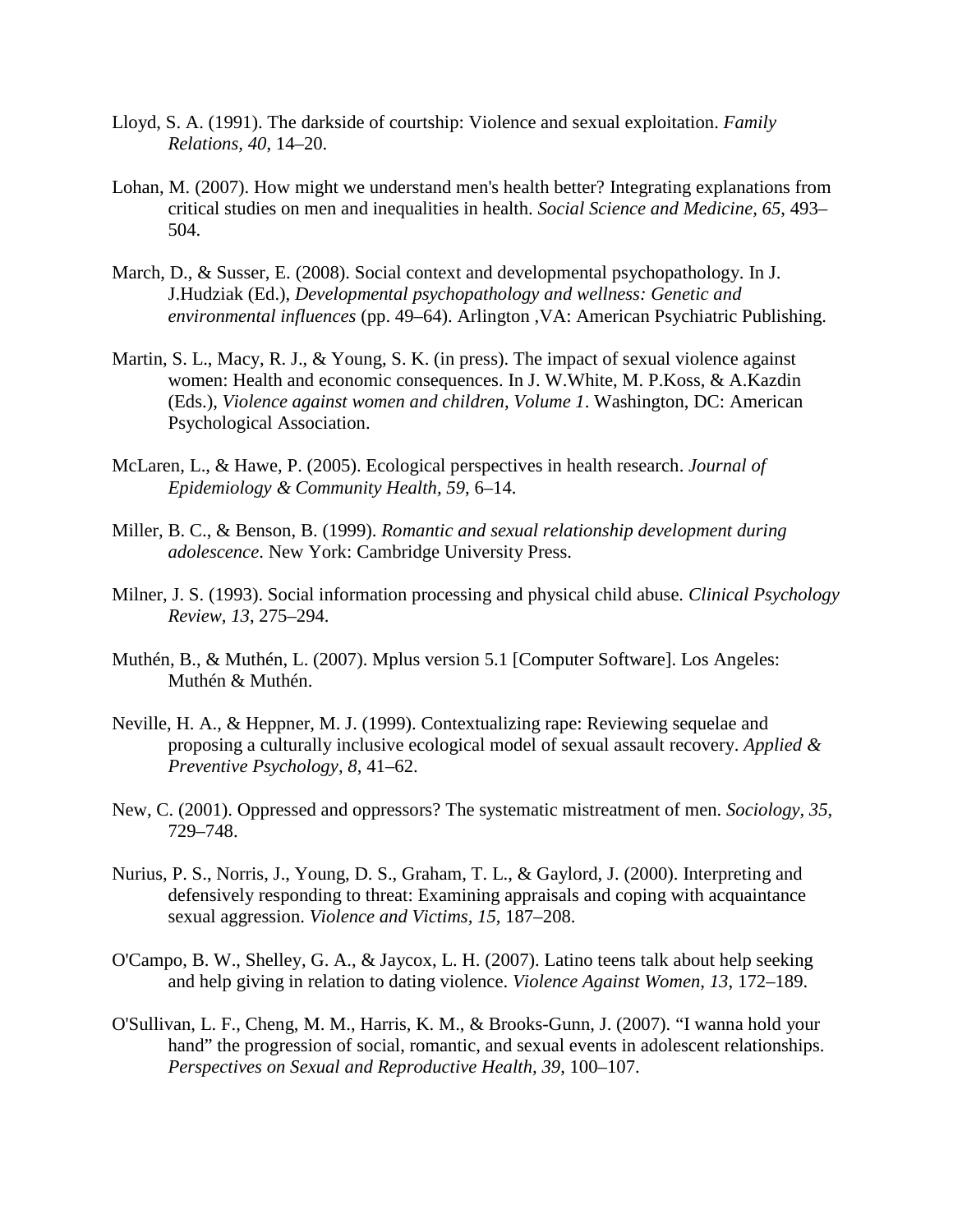- Prbylowicz, D., Hartsock, N., & McCallum, P. (1989). Introduction: The construction of gender and modes of social division. *Cultural Critique, 13*, 5–14.
- Rennison, C. M., & Welchans, S. (2000). Bureau of Justice special report: Intimate partner violence. Retrieved September 25, 2008, from http://www.ojp.usdoj.gov/bjs/pub/pdf/ipv.pdf
- Rice, F. P. (1984). *The adolescent: Development, relations, and culture*. Boston: Allyn & Bacon.
- Rich, C. L., Gidycz, C. A., Warkentin, J. B., Loh, C., & Weiland, P. (2005). Child and adolescent abuse and subsequent victimization: A prospective study. *Child Abuse & Neglect, 29*, 1373–1394.
- Rose, S., & Frieze, I. H. (1993). Young singles' contemporary dating scripts. *Sex Roles, 28*, 499– 509.
- Schwartz, M. D., DeKeseredy, W. S., Tait, D., & Alvi, S. (2001). Male peer support and a feminist routine activities theory: Understanding sexual assault on the college campus. *Justice Quarterly, 18*, 623–649.
- Smith, P. H., White, J. W., & Holland, L. J. (2003). A longitudinal perspective on dating violence among adolescent and college-age women. *Journal of American Public Health Association, 93*, 1104–1109.
- Smith, P. H., White, J. W., & Morroco, B. (2009). Becoming who we are: A theoretical explanation of gendered social structures and social networks that shape adolescent interpersonal aggression. *Psychology of Women Quarterly, 33*, 25–29.
- Straus, M. A. (1979). Measuring intrafamily conflict and violence: The conflict tactics (CT) scales. *Journal of Marriage and Family, 4*, 75–88.
- Straus, M. A. (2008). Dominance and symmetry in partner violence by male and female university students in 32 nations. *Children and Youth Services Review, 30*, 252–275.
- Swan, S. C., & Snow, D. L. (2002). A typology of women's use of violence in intimate relationships. *Violence Against Women, 8*, 286–319.
- Swan, S. C., & Snow, D. L. (2006). The development of a theory of women's use of violence in intimate relationships. *Violence Against Women, 12*, 1026–1045.
- Swartout, K., & White, J. W. (2009, February). *Male physical and sexual aggression: Trajectories and negative childhood experiences*. Poster presented at Southeastern Psychological Association, New Orleans, LA .
- Thorne, A., & McLean, K. C. (2003). Telling traumatic events in adolescence: A study of master narrative positioning. In R.Fivush & C. A.Haden (Eds.), *Autobiographical memory and*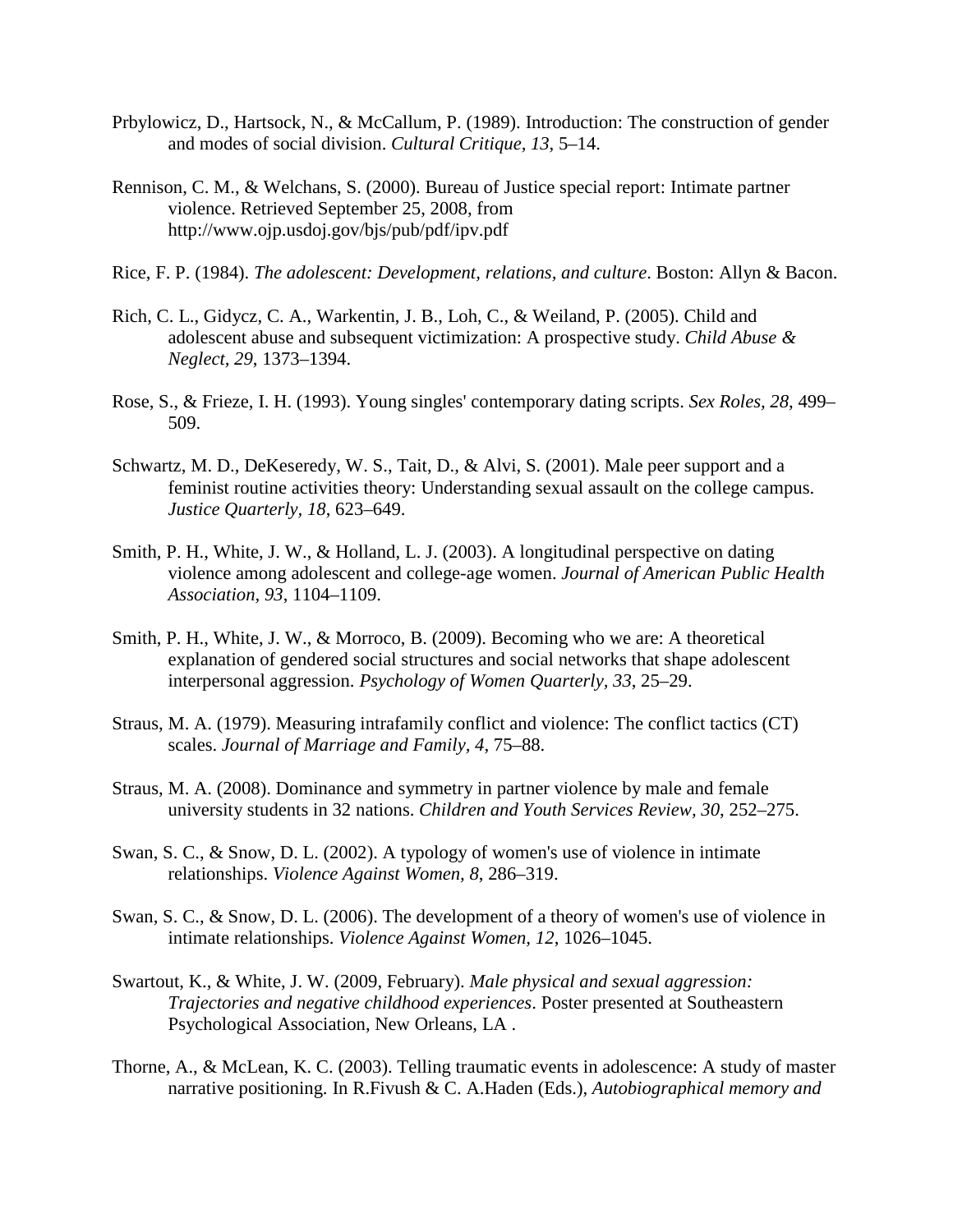*the construction of a narrative self: Developmental and cultural perspectives* (pp. 169– 185). Mahwah , NJ : Erlbaum.

- Thorne, A., & Nam, V. (2007). The life story as a community project. *Human Development, 50*, 119–123.
- Totten, M. (2003). Girlfriend abuse as a form of masculinity construction among violent, marginal male youth. *Men and Masculinities, 6*, 70–92.
- Turner, J. C. (1999). Some current issues in research on social identity and self-categorization theories. In N.Ellemers, R.Spears, & B.Doosje (Eds.), *Social identity: Context, commitment, content* (pp. 6–34). Oxford, UK: Blackwell.
- Turner, J. C., & Oaks, P. J. (1989). Self-categorization theory and social influence. In P. B.Paulus (Ed.), *Psychology of group influence* (2nd ed., pp. 233–275). Hillsdale, NJ: Erlbaum.
- Underwood, M. K., & Rosen, L. H. (2009). Gender, peer relations, and challenges for girlfriends and boyfriends coming together in adolescence. *Psychology of Women Quarterly, 33*, 16– 20.
- Warner, L. R. (2008). A best practices guide to intersectional approaches in psychological research. *Sex Roles, 59*, 454–463.
- Warshaw, R. I. (1994). *Never called it rape*. New York: HaperPerennial.
- White, J. W., & Humphrey, J. A. (1997). A longitudinal approach to the study of sexual assault. In M.Schwartz (Ed.), *Researching sexual violence against women* (pp. 22–42). Thousand Oaks, CA: Sage.
- White, J. W., Kadlec, K. M., & Sechrist, S. (2005). Adolescent sexual aggression within heterosexual relationships. In H. E.Barbaree & W. L.Marshall (Eds.), *The juvenile sex offender* (2nd ed., pp. 138–147). New York: Guilford.
- White, J. W., & Kowalski, R. M. (1998). Male violence toward women: An integrated perspective. In R. G.Geen & E.Donnerstein (Eds.), *Human aggression: Theories, research, and implications for social policy* (pp. 203–228). San Diego, CA: Academic Press.
- White, J. W., Kowalski, R. M., Lyndon, A., & Valentine, S. (2000). An integrative contextual developmental model of stalking. *Violence and Victims, 15*, 373–388.
- White, J. W., McMullin, D., Swartout, K., Sechrist, S. M., & Gollehon, A. (2008). Violence in intimate relationships: A conceptual and empirical examination of sexual and physical aggression. *Children and Youth Services Review, 30*, 338–351.